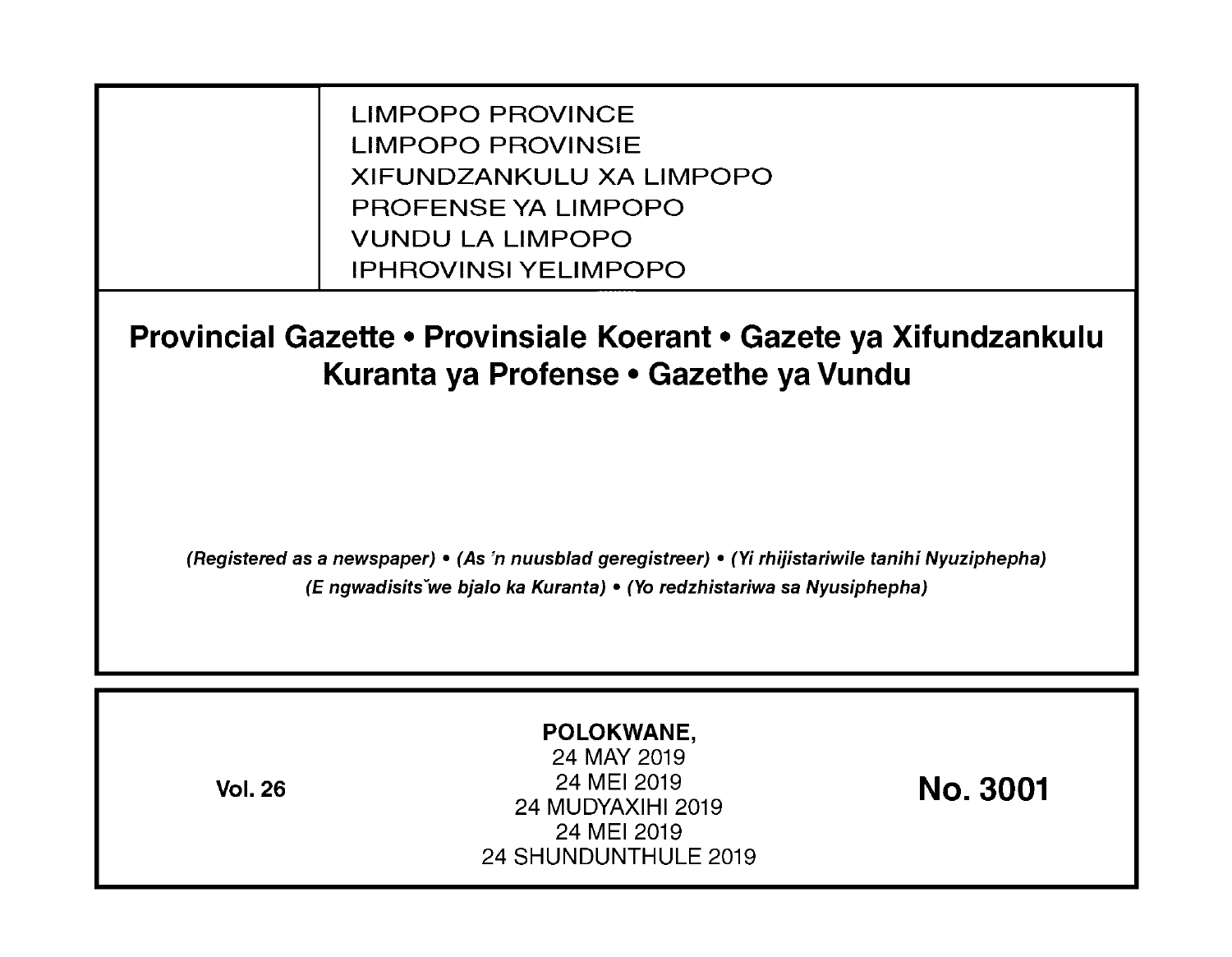## **CONTENTS**

|          |                                                                                                                                                                                                         | Gazette<br>No. | Page<br>No. |
|----------|---------------------------------------------------------------------------------------------------------------------------------------------------------------------------------------------------------|----------------|-------------|
|          | <b>GENERAL NOTICES • ALGEMENE KENNISGEWINGS</b>                                                                                                                                                         |                |             |
| 60       | Collins Chabane Spatial Planning and Land Use Management By-Law, 2017: Portion 4 & 5 of the Farm                                                                                                        | 3001           | 11          |
| 61       | Collins Chabane Spatial Planning, Land Development and Land Use Management By-Law 2019: Remainder                                                                                                       | 3001           | 13          |
| 62       | Collins Chabane Spatial Planning, Land Development and Land Use Management By-Law 2019: A portion                                                                                                       | 3001           | 14          |
| 63       | Limpopo Gambling Board (3/2013): Application for consent to hold interest: Limpopo Rovers (Pty) Ltd                                                                                                     | 3001           | 15          |
|          | <b>PROCLAMATION • PROKLAMASIE</b>                                                                                                                                                                       |                |             |
| 40<br>40 | Town-Planning and Townships Ordinance (15/1986): Rezoning of Portion 15 of the Farm Appel 1020-LS<br>Ordonnansie op Dorpsbeplanning en Dorpe (15/1986): Hersonering van Gedeelte 15 van die Plaas Appel | 3001           | 16          |
|          |                                                                                                                                                                                                         | 3001           | 16          |
|          | <b>PROVINCIAL NOTICES . PROVINSIALE KENNISGEWINGS</b>                                                                                                                                                   |                |             |
| 70       |                                                                                                                                                                                                         | 3001           | 17          |
| 70       |                                                                                                                                                                                                         | 3001           | 17          |
| 71       |                                                                                                                                                                                                         | 3001           | 18          |
| 71       |                                                                                                                                                                                                         | 3001           | 18          |
| 77       |                                                                                                                                                                                                         | 3001           | 19          |
| 77       |                                                                                                                                                                                                         | 3001           | 19          |
| 81       | Polokwane Municipal Planning By-law, 2017: Remainder of Erf 2971, Pietersburg Extension 11                                                                                                              | 3001           | 20          |
| 81       | Polokwane Munisipale Beplannings By-wet, 2017: Restant van Erf 2971, Pietersburg-uitbreiding 11                                                                                                         | 3001           | 21          |
| 82       |                                                                                                                                                                                                         | 3001           | 21          |
| 82       | Polokwane Munisipale Beplanningsverordening, 2017: Gedeelte 1 van Erf 730, Pietersburg                                                                                                                  | 3001           | 22          |
|          | <b>LOCAL AUTHORITY NOTICES . PLAASLIKE OWERHEIDS KENNISGEWINGS</b>                                                                                                                                      |                |             |
| 55       | Thulamela Spatial Planning and Land Use Management By-Laws, 2015: Erf 266, Thoyandou, Block Q                                                                                                           | 3001           | 23          |
| 56       | Thabazimbi Land Use Management By-Law, 2015: Rezoning of Erf 1358, Thabazimbi Extension 8                                                                                                               | 3001           | 24          |
| 56<br>57 | Thabazimbi Grondgebruikbestuur Verordening, 2015: Erf 1358, Thabazimbi-uitbreiding 8<br>Local Government: Municipal Property Rates Act (6/2004): Maruleng Local Municipality: Notice on draft rates     | 3001           | 25          |
|          |                                                                                                                                                                                                         | 3001           | 26          |
| 59<br>60 | Lephalale Municipal Spatial Planning and Land Use Management By-Law, 2017: Erf 79, Ellisras Extension 1                                                                                                 | 3001           | 27          |
|          |                                                                                                                                                                                                         | 3001           | 28          |
| 60       | Lephalale Munisipale Ruimtelike Beplanning en Grondgebruikbestuur Verordening, 2017: Erf 79, Ellisras-                                                                                                  |                |             |
|          |                                                                                                                                                                                                         | 3001           | 28          |
| 61<br>62 | Spatial Planning and Land Use Management Act (16/2016): Portion 1 of Erf 990, Louis Trichardt Township<br>Spatial Planning and Land Use Management Act (16/2013): Notice of draft Ba-Phalaborwa Local   | 3001           | 29          |
|          |                                                                                                                                                                                                         | 3001           | 30          |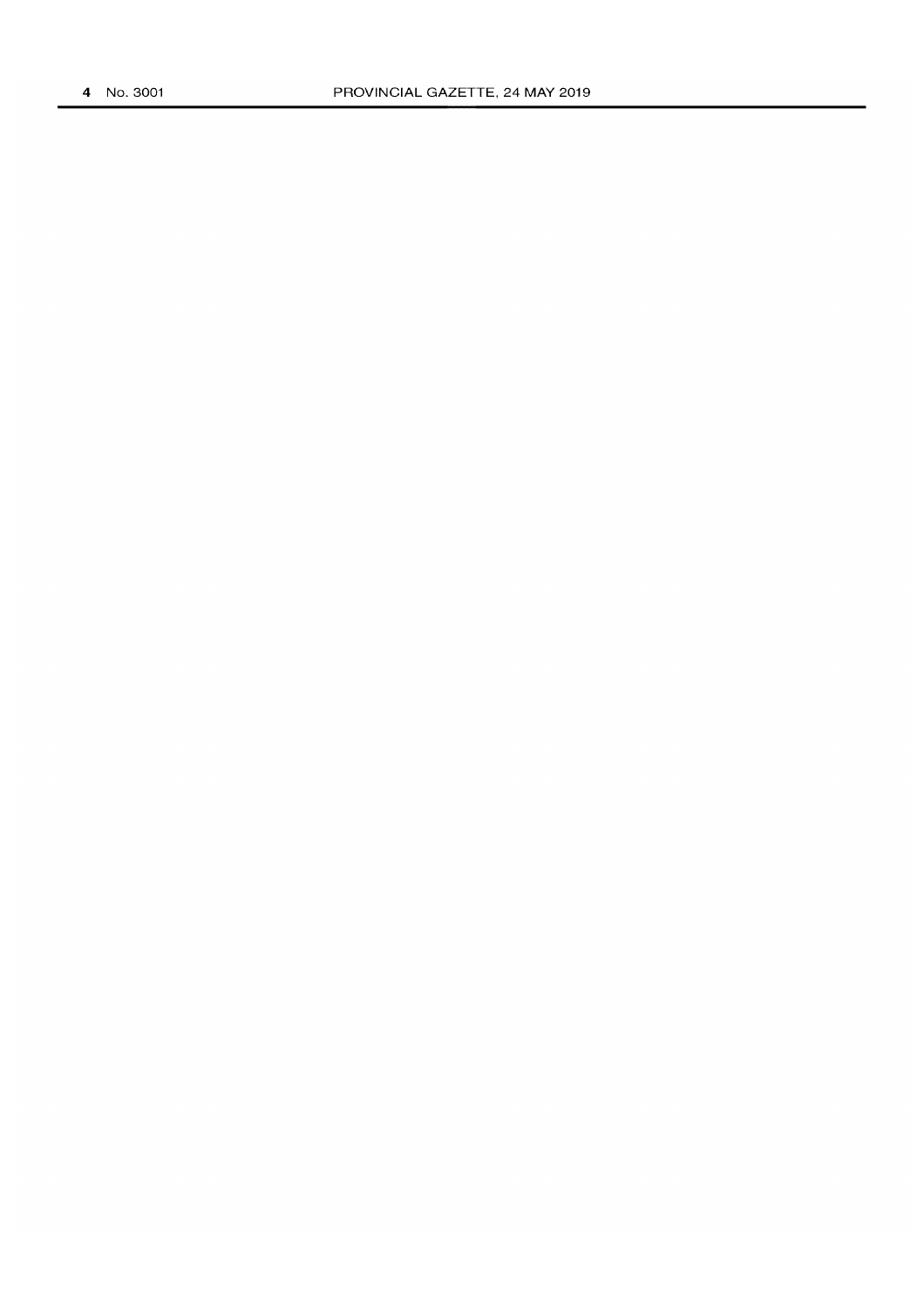$\ddot{\phantom{a}}$ 

 $\hat{\phantom{a}}$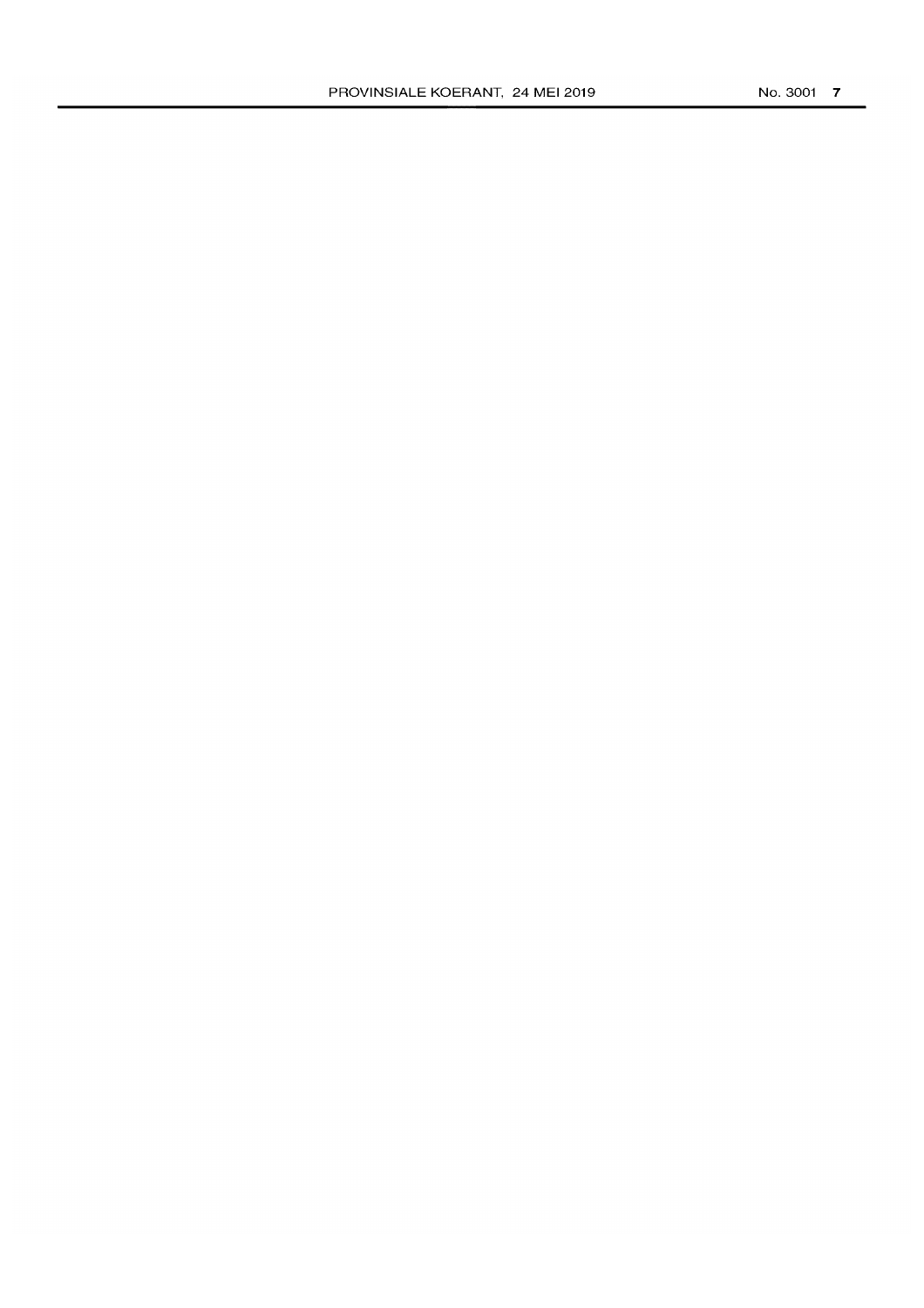$\ddot{\phantom{1}}$ 

 $\overline{\phantom{a}}$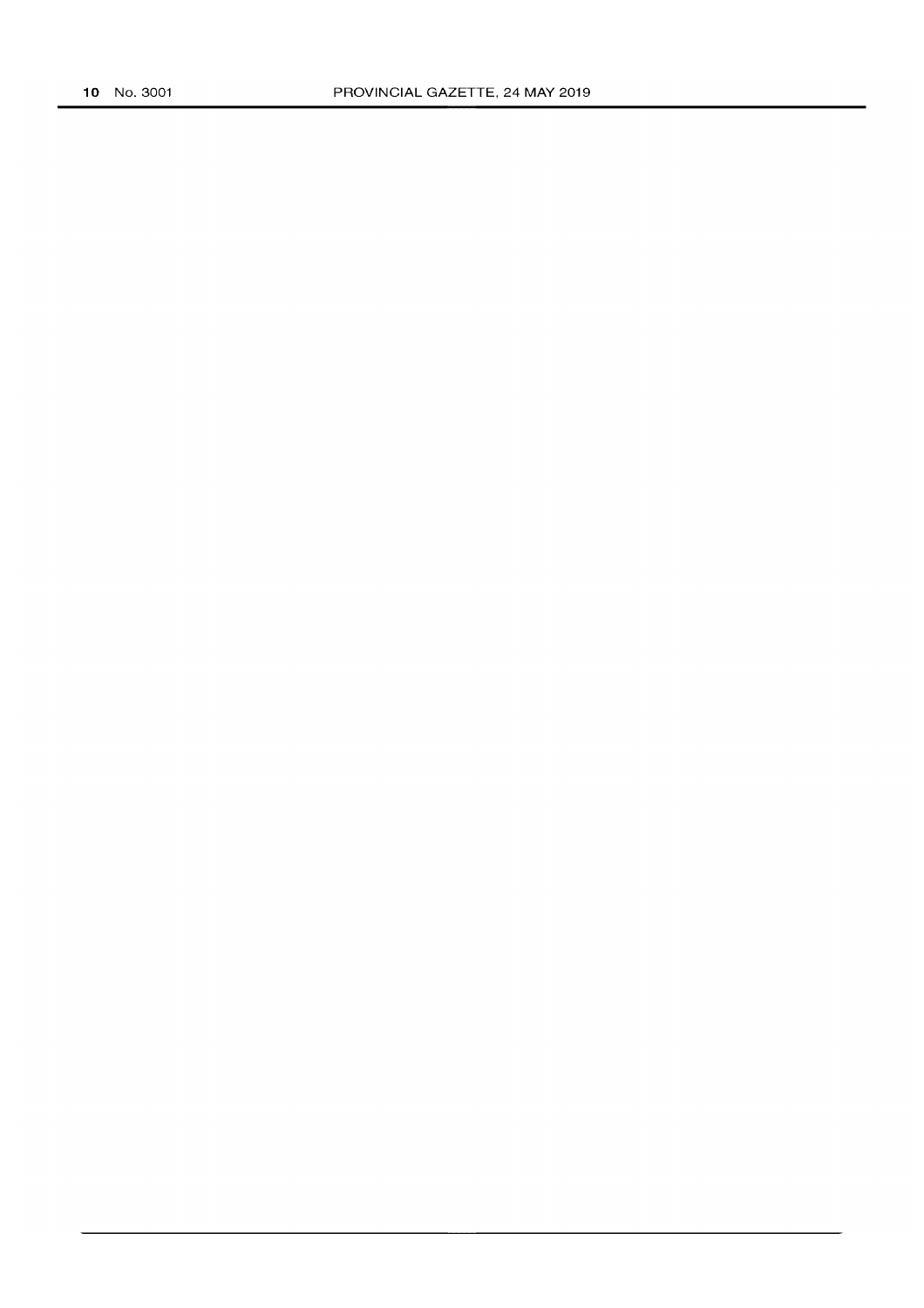# GENERAL NOTICES • ALGEMENE KENNISGEWINGS

## NOTICE 60 OF 2019

### COLLINS CHABANE LOCAL MUNICIPALITY COLLINS CHABANE SPATIAL PLANNING AND LAND USE MANAGEMENT BY-LAW 2017 NOTICE OF APPLICATION FOR ESTABLISHMENT OF TOWNSHIP

I, Floris Jacques du Toit, being the authorized agent of the owner of Portion 4 & 5 of the Farm Hoogmoed 69LT, (a portion of the Remainder of the farm), hereby give notice in terms of Section 56(1) of the Collins Chabane Spatial Planning, Land Development and Land Use Management Bylaws, 2019, that I have applied to the Collins Chabane Local Municipality for the establishment of a township on the land as more fully set out in the Annexure:

#### ANNEXURE

Name of township: Nkuzana-B

Full name of the applicant:

Jacques du Toit and Associates on behalf of the owner.

Number of erven in proposed township:

| HUMBU UI CHICH III PIUDUSEU LUINI |   |     |  |
|-----------------------------------|---|-----|--|
| <b>Business 1</b>                 |   |     |  |
| <b>Business 4</b>                 |   | 2   |  |
| Industrial 1                      |   | -16 |  |
| Municipal                         |   |     |  |
| Public Garage                     |   |     |  |
| Public Open Space                 | ٠ | 2   |  |
| Description of the land:          |   |     |  |

Portion 4 & 5 of the farm Hoogmoed 69 LT, extending over 55,4 ha

#### Locality of proposed township:

The proposed township is situated at the intersection of the R578 and an unnumbered road, approximately 55km north-west of Giyani and 30km south-east of Elim, south of the existing Nkuzana Village.

#### Remarks:

The purpose of the application is to prepare the land for a commercial development, filling station, office hub and light industrial park.

Particulars of the application will lie for inspection during normal office hours at the office of the Acting Director Development Planning, Municipal offices, Main Road, Malamulele for the period of 30 days from 17 May 2019, being the date of first publication of this notice.

Objections to or representations in respect of the application must be lodged with or made in writing, and hand delivered to the above mentioned offices, within a period of 30 days from 17 May 2019 (date of first publication of this notice).

Any person who cannot write may, during office hours and within the objection period visit the Municipality where a staff member shall assist with the transcription with any objection or representation.

Contact details of responsible official: Tiko Shimange, Room 15 Municipal offices, Malamulele Tel. 0833260539.

Address of agent: Jacques du Toit & Associates, 3 Windsor Street, PO Box 754, Tzaneen, 0850 Telephone no 015-3073710. Dates of the notice: 17 & 24 May 2019

17-24

#### MASIPALA WA COLLINS CHABANE COLLINS CHABANE SPATIAL PLANNING AND LAND USE MANAGEMENT BY-LAW 2019 XITIVISO XA XIKOMBELA XO KUMBULUXA DOROBA

Mina Floris Jacques du Toit wa feme ya Jacques du Toit & Associates, Town and Regional Planners, niri muyimeri loyi anga pfumeleriwa hi nwinyi wa Xiphemu Xa Vumune & Ntlhanu Xa Purasi ra Hoogmoed 69LT, (Xiphemu lexi nga sala xa purasi) Ndzi nyika Xitiviso hi kuya hi xiyenge xa 56(1) xa Collins Chabane Spatial Planning, Land Development and Land Use Management Bylaw, 2019, leswaku Ndzi komberile eka Masipala wa Collins Chabane ku va ndzi tumbuluxa doroba hi ndlela leyi nga tshahiwa laha hansi: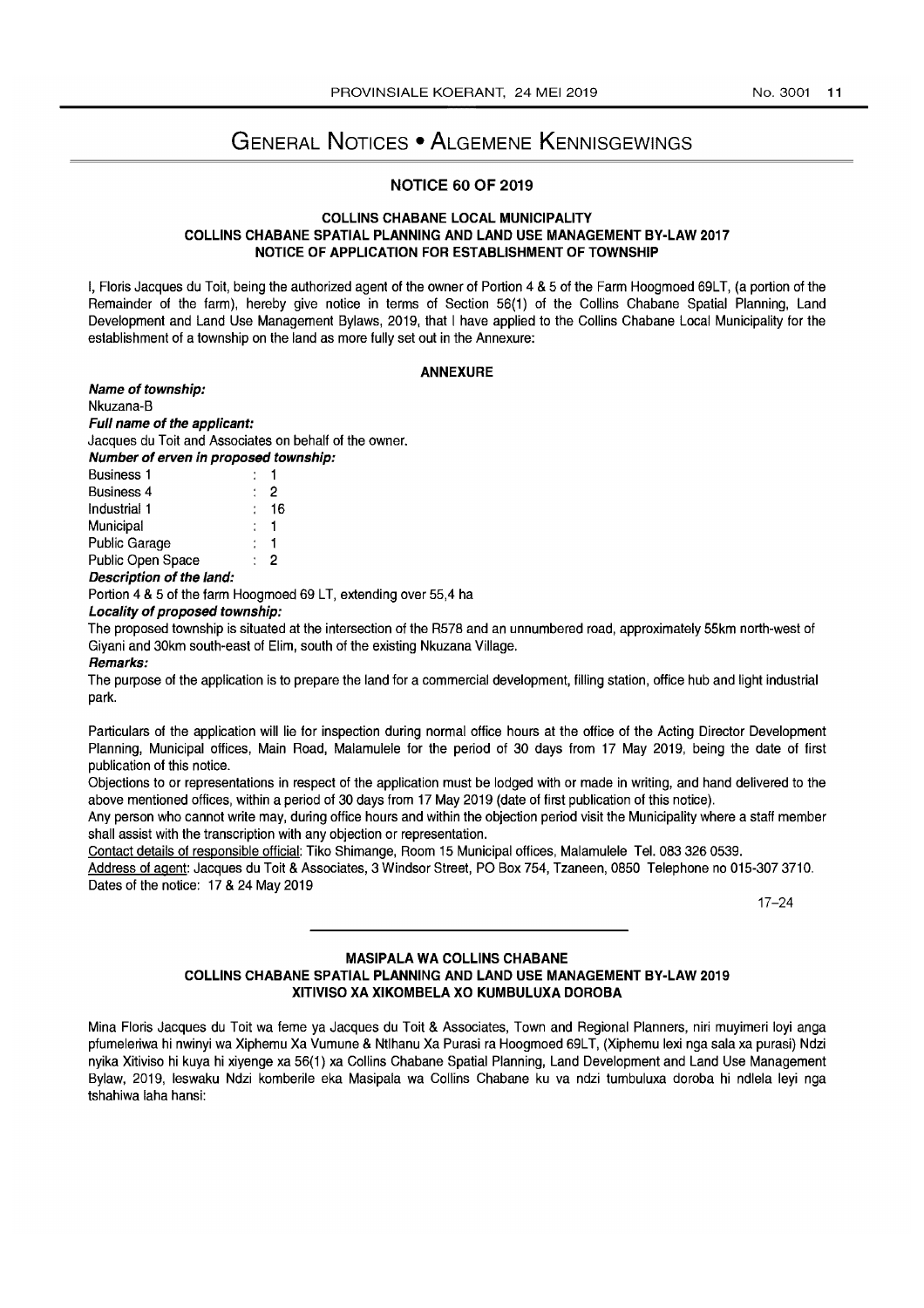#### **ANNEXURE**

### **Vito ra Doroba**

| Nkuzana-B                                                 |     |  |
|-----------------------------------------------------------|-----|--|
| Mavito yo helela ya mukomberi                             |     |  |
| Jacques du Toit and Associates ematshanwini ya Muvuyeriwa |     |  |
| Nhlayo ya switandi eka Doroba leri kunguhatiwake          |     |  |
| Bindzu ra Nhlawulekiso wo sungula                         | :1  |  |
| Bindzu ra Nhlawulekiso wa Vumune                          | :2  |  |
| Vuhumelerisi bya Nhlawulekiso wa Vumbirhi                 | :16 |  |
| Ndhawu ya Masipala                                        | :1  |  |
| Ndhawu ya Vukorhokeri bya tingolonyi                      | :1  |  |
| Ndhawu yo pfuleka ya mani na mani                         | :2  |  |

#### **Vuxokoxoko bya ndhawu/misava**

Xiphemu Xa Vumune & Ntlhanu Xa Purasi ra Hoogmoed 69LT, Kuhundzisa 55,4 wati hekitara

## **Laha Ndhawu yinga kona**

Ndhawu ya vutumbuluxi bya doroba leri byile mahandzeni ya patu ra R578 na patu ro pfumala vito kuringana 55km Nwalungu vupela Dyambu bya Giyani na 30km Dzonga-Vuxa bya Elim, Dzonga eka Tiko raka Nkuzana.

## **Swibumabumelo**

Xikongomelo xa xikombelo lexi iku lulamiselaJlungisela ndhzawu leyi ku va ndhawu ya mabindzu,ndhzawu yo chela mafura ya swifambo, tihofisi na ndhawu ya vuhumelerisi/vutumbuluxi.

Vuxokoxoko bya xikombelo lexi minga byi kuma hi nkarhi wa ntirho eka hofisi ya Mukhomela Xitulu eka Development and Planning, hofisi ya Munisipala, Malamulele kuringana masiku ya 30 kusukela hi 17 Mudyaxihi 2019 kunga siku ro sungula ro hangalasiwa ka xitiviso lexi.

Munhu unwana na unwana loyi anga lava na xivilelo mayelana na xikombelo lexi, anga yisa xivilelo/swivilelo leswinga tsariwa kunene eka Hofisi leyi yinga tshahiwa laha henhla ku sukela hi 17 Mudyaxihi 2019 kunga siku ro sungula ro hangalasiwa ka xitiviso lexi.

Munhu loyi o ka a nga koteku ku tsala a nga endzela hofisi ya masipala hi nkarhi wa ntirho leswaku a ta kota ku pfuniwa hi ku tsala

Vuxokoxoko bya Munhu loyi a ngana vutihlamuleri: Tiko Shimange, Room 15 Municipal office, Malamulele Tel: 083 326 0539 Kherefu ya Muyimeri: Jacques du Toit & Associates, PO Box 754, Tzaneen, 0850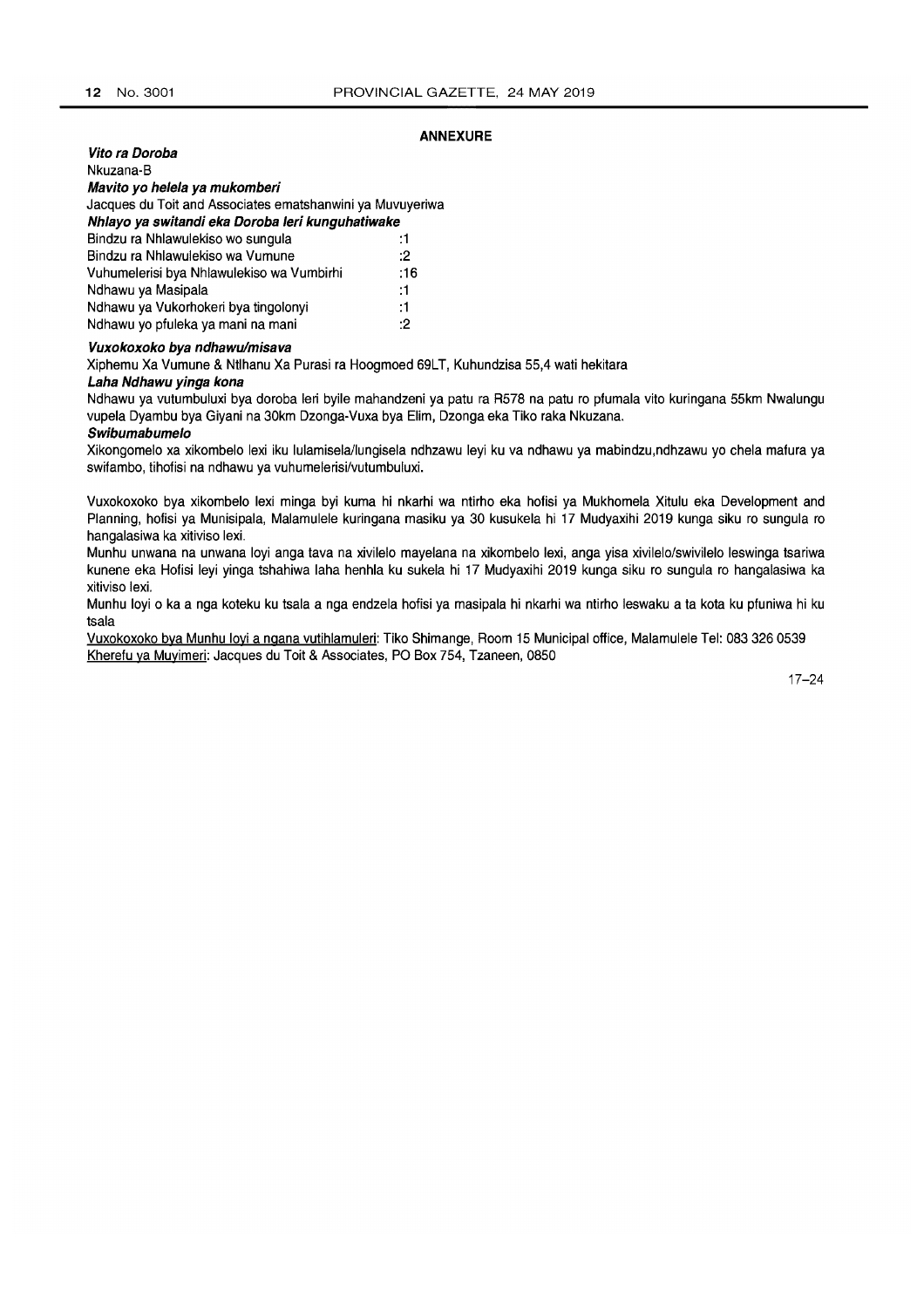#### NOTICE 61 OF 2019

#### COLLINS CHABANE AMENDMENT SCHEME 32

### NOTICE OF APPLICATION FOR THE SUBDIVISION AND AMENDMENT OF COLLINS CHABANE LAND USE MANAGEMENT SCHEME, 2018 IN TERMS OF SECTION 64 AND 67 OF THE COLLINS CHABANE SPATIAL PLANNING, LAND DEVELOPMENT AND LAND USE MANAGEMENT BY-LAW, 2019 READS WITH RELEVANT PROVISIONS OF THE SPATIAL PLANNING AND LAND USE MANAGEMENT ACT, 2013 (ACT 16 OF 2013)

We, Mavona and Associates Development Consultants CC being the authorized agent of the owner of the property mentioned below hereby give notice in terms of Section 64 and 67 of the Collins Chabane Spatial Planning, Land Development and Land Use Management By-Law 2019 reads with relevant provisions of the Spatial Planning and Land Use Management Act, 2013 (Act 16 of 2013) that we have applied to the Collins Chabane Local Municipality for the subdivision and amendment of the Land Use Management Scheme known as the Collins Chabane Land Use Management Scheme, 2018 to subdivide and rezone the property described as: a remainder of portion 1 of the farm Malmesbury 72 LT at Bungeni Village from "Agricultural" to "Business 4" for the establishment of a Shopping Mall and Filling Station.

Particulars of the application will lie for inspection during normal office hours at Collins Chabane Local Municipality: Director, Department of Development and Planning, Civic Centre, Hospital Road, Malamulele for a period of 30 days from 24 May 2019.

Objections to or representations in respect of the application must be lodged with or made in writing to the Municipal Manager at the above address or at Private Bag X2596, Malamulele, 0982 within a period of 30 days from 24 May 2019.

Address of agent: Suite 202, Parklane Office Park, 76 Hans Van Rensburg Street, Polokwane, 0699: Tel: 015 065 0446, Fax: 086 600 7119 and Email: info@khosads.co.za

24-31

### NDZULAMISO WA VU MAKUME-NHARHU MBIRHI (32) WA XIKIMI XA MASIPALA WA COLLINS CHABANE XITIVISO XA XIKOMBELO XA NDZULAMISO WA XIKIMI XA MASIPALA WA COLLINS CHABANE, 2018, KU YA HI XIYENGE XA 64 NA 67 XA COLLINS CHABANE SPATIAL PLANNING AND LAND USE MANAGEMENT BY-LAW 2019 LEXI HLAYIWAKA XIKAN'WE NA SPATIAL PLANNING AND LAND USE ACT, 2013 (ACT 16 OF 2013)

Hina va Mavona and Associates Development Consultants CC tani hi muyimeri wa n'winyi wa xitandi lexi tsariweke la hansi hi mi nyika xitiviso kuya hi xiyengexa 64 na 67 xa Collins Chabane Spatial Planning and Land Use Management By-Law 2019 lexi hlayiwaka xikan'we na Spatial Planning and Land Use Management Act, 2013 (Act 16 of 2013) leswaku hi endlile xikombelo eka masipala wa Collins Chabane xandzulamiso wa xikimi lexi tivekaka hi Collins Chabane Collins Land Use Management Scheme, 2018 kuva hi avanyisa na ku cinca xiphemu xo sala eka xo sungula xa purasi ra Malmesbury 72 L T eka Bungeni ku suka ka "xitandi xa swavurimi" kuya eka "xitandi xa swamabindzu xa ntlawa wa vumune" hi xikongomelo xo endla Garaji ya Petirolo na ndhawu ya swa Mavhengele.

Vuxokoxoko bya xikombelo lexi mi nga byi kuma hi xitalo etihofisini ta Masipalawa Collins Chabane hi nkarhi wa ntirho eka Mulawuri wa ndzawulo ya mapulanelo bya swa vuhluvukisi, etihofisini ta Civic Centre, Patu ra kuya exibendlhele, eka Malamulele ku fikela 30 wamasiku ku suka hi ti 24 Mudyaxihi2019.

Swisolo na swibumabumelo mi nga switsala swi ya eka Mufambisi swa Masipala wa Collins Chabane eka kherefuya: Private Bag X2596, Malamulele, 0982 kumbe mi yisa eka kherifu ya xitandi xa masipala leyi tsariweke Ie henhla ku nge se hela masiku ya 30 ku sukela hi ti 24 Mudyaxihi 2019.

Kherefu ya Muyimeri: Suite 202, etiofisini ta Parklane, nomboroya 76 ka xitarata xa Hans Van Rensburg, Polokwane, 0699 Foyini: 015 065 0446,nomboro ya fekisi: 086 600 7119 emiyili: info@khosads.co.za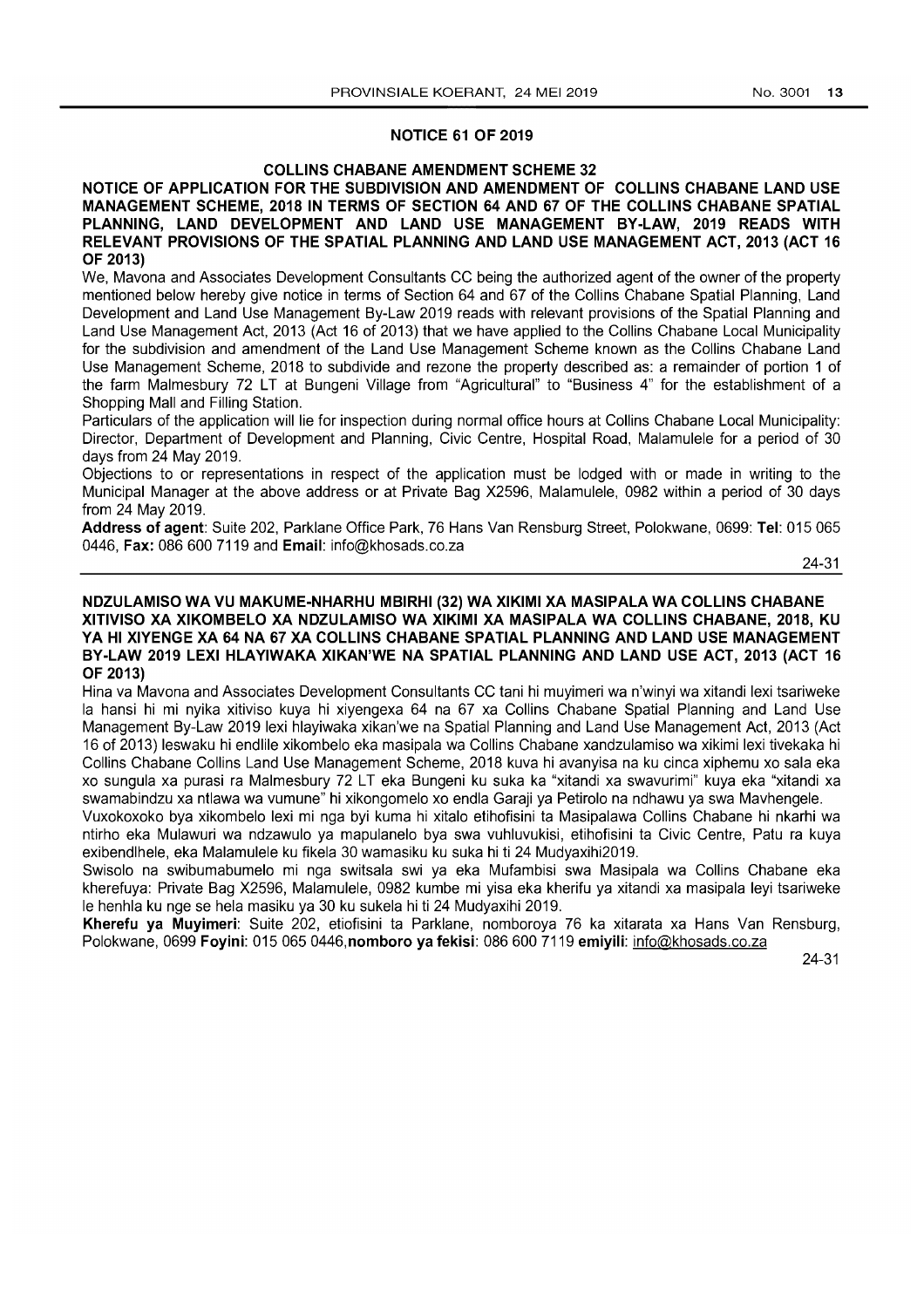#### NOTICE 62 OF 2019

### COLLINS CHABANE AMENDMENT SCHEME 28

NOTICE OF APPLICATION FOR THE SUBDIVISION AND AMENDMENT OF COLLINS CHABANE LAND USE MANAGEMENT SCHEME, 2018 IN TERMS OF SECTION 64 AND 67 OF THE COLLINS CHABANE SPATIAL PLANNING, LAND DEVELOPMENT AND LAND USE MANAGEMENT BY-LAW, 2019 READS WITH RELEVANT PROVISIONS OF THE SPATIAL PLANNING AND LAND USE MANAGEMENT ACT, 2013 (ACT 16 OF 2013)

We, Mavona and Associates Development Consultants CC being the authorized agent of the owner of the property mentioned below hereby give notice in terms of Section 64 and 67 of the Collins Chabane Spatial Planning, Land Development and Land Use Management By-Law 2019 reads with relevant provisions of the Spatial Planning and Land Use Management Act, 2013 (Act 16 of 2013) that we have applied to the Collins Chabane Local Municipality for the subdivision and amendment of the Land Use Management Scheme known as the Collins Chabane Land Use Management Scheme, 2018 to subdivide and rezone the property described as: a portion of the farm Thorndale 73 LT at Bungeni Village from "Agricultural" to "Business 3" for the establishment of a Resort and related land uses.

Particulars of the application will lie for inspection during normal office hours at Collins Chabane Local Municipality: Director, Department of Development and Planning, Civic Centre, Hospital Road, Malamulele for a period of 30 days from 24 May 2019.

Objections to or representations in respect of the application must be lodged with or made in writing to the Municipal Manager at the above address or at Private Bag X2596, Malamulele, 0982 within a period of 30 days from 24 May 2019.

Address of agent: Suite 202, Parklane Office Park, 76 Hans Van Rensburg Street, Polokwane, 0699: Tel: 015065 0446, Fax: 086 600 7119 and Email: info@khosads.co.za

24-31

NDZULAMISO WA VU MAKUME-MBIRHI NHUNGU (28) WA XIKIMI XA MASIPALA WA COLLINS CHABANE XITIVISO XA XIKOMBELO XA NDZULAMISO WA XIKIMI XA MASIPALA WA COLLINS CHABANE, 2018, KU YA HI XIYENGE XA 64 NA 67 XA COLLINS CHABANE SPATIAL PLANNING AND LAND USE MANAGEMENT BY-LAW 2019 LEXI HLAYIWAKA XIKAN'WE NA SPATIAL PLANNING AND LAND USE ACT, 2013 (ACT 16 OF 2013)

Hina va Mavona and Associates Development Consultants CC tani hi muyimeri wa n'winyi wa xitandi lexi tsariweke la hansi hi mi nyika xitiviso ku ya hi xiyenge xa 64 na 67 xa Collins Chabane Spatial Planning and Land Use Management By-Law 2019 lexi hlayiwaka xikan'we na Spatial Planning and Land Use Management Act, 2013 (Act 16 of 2013) leswaku hi endlile xikombelo eka masipala wa Collins Chabane xa ndzulamiso wa xikimi lexi tivekaka hi Collins Chabane Collins Land Use Management Scheme, 2018 kuva hiavanyisa na ku cinca xiphemu xa purasi ra Thorndale 73 LT eka Bungeni ku suka ka "xitandi xa swavurimi" kuya eka "xitandi xa swa mabindzu xa ntlawa wa vunharhu" hi xikongomelo xo endla ndzhawu ya swa vuhungaselo na leswi fambisanaka na swona.

Vuxokoxoko bya xikombelo lexi mi nga byi kuma hi xitalo etihofisini ta Masipala wa Collins Chabane hi nkarhi wa ntirho eka Mulawuri wa ndzawulo ya mapulanelo bya swavuhluvukisi, etihofisini ta Civic Centre, Patu ra ku ya exibendlhele, eka Malamulele ku fikela 30 wa masiku kusuka hi ti 24 Mudyaxihi 2019.

Swisolo na swibumabumelo mi nga swi tsala swi ya eka Mufambisis wa Masipala wa Collins Chabane eka kherefu ya: Private Bag X2596, Malamulele, 0982 kumbe mi yisa eka kherifu ya xitandi xa masipala leyi tsariweke Ie henhla ku nge se hela masiku ya 30 ku sukela hi ti 24 Mudyaxihi 2019.

Kherefu ya Muyimeri: Suite 202, etiofisini ta Parklane, nomboro ya 76 ka xitarata xa Hans Van Resburg, Polokwane, 0699, Foyini: 015 065 0446, nomboro ya fekisi: 086 600 7119 emiyili: info@khosads.co.za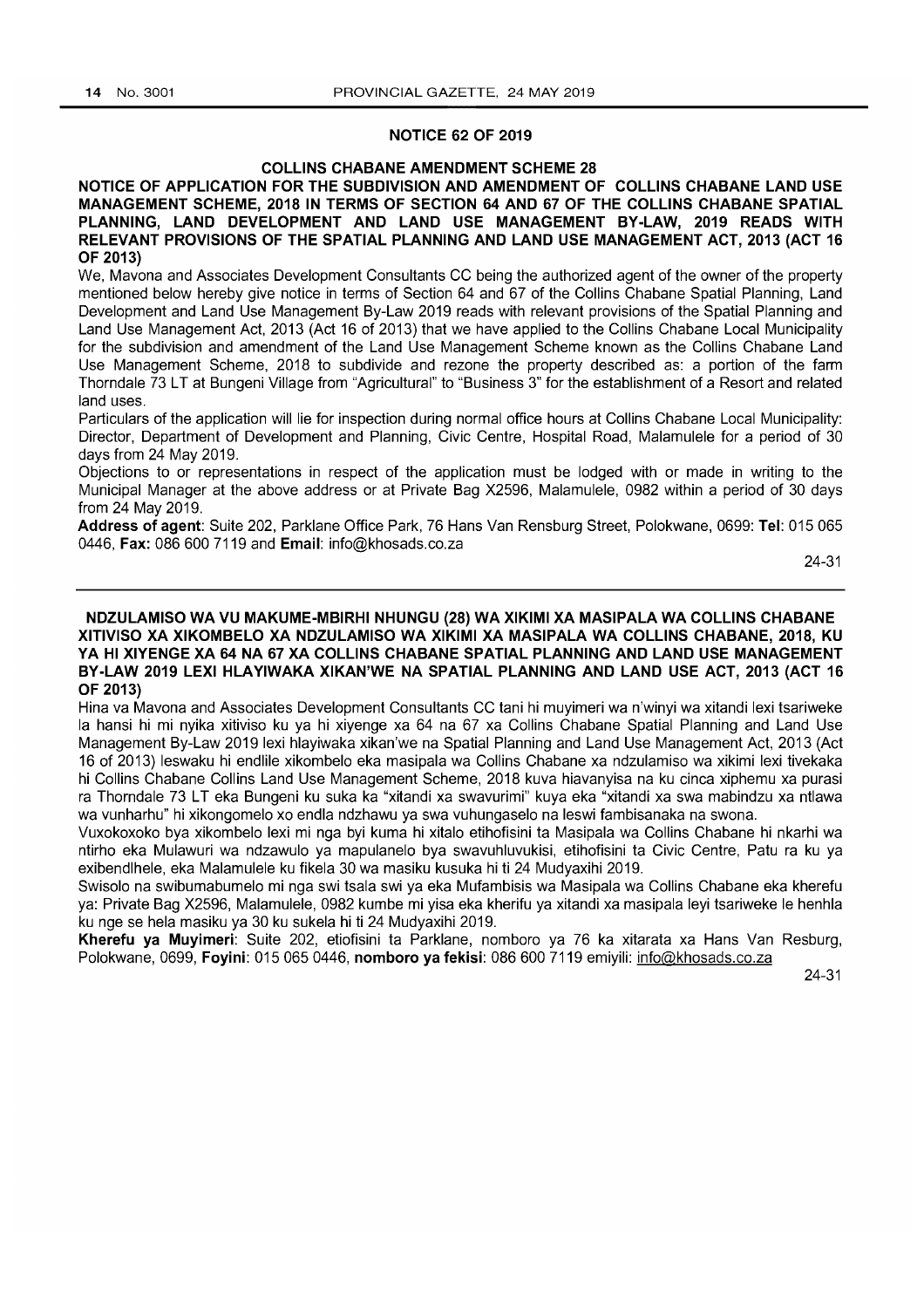## **NOTICE 63 OF 2019**

## **NOTICE**

## **LIMPOPO GAMBLING BOARD**

## **ACT 3 OF 2013**

## **APPLICATION FOR CONSENT TO HOLD INTEREST**

Notice is hereby given that **Limpopo Rovers (Pty) ltd** intends submitting an application for consent to directly hold interest or financial interest in the business to which a licence relates to, on **24 May 2019.** 

The purpose of the application is to obtain consent to procure a financial interest, in terms of Section **42** of the Limpopo Gambling Act, in the business of **Latiano 557 (Pty) ltd** trading as **Goldrush Bingo and Entertainment Limpopo (Reg: 2015/023481/07).** 

The application will be open for public inspections for 30 days at the office of the Limpopo Gambling Board at 08 Hans van Rensburg Street, Polokwane, Limpopo Province, South Africa, from **27 May 2019** 

The premises/offices of the applicant are situated at **Shop 1, 101 Landros Mare Street, Polokwane, 0700** 

Attention is drawn to the provisions of section 26(6) of the Limpopo Gambling Act 3 of 2013 which makes provision for lodging of written representations and objections in respect of this application. A person lodging written representation should indicate whether or not they wish to make oral representations when the application is heard.

Such objections should be lodged with the Chief Executive Officer of the Limpopo Gambling Board, 8 Hans van Rensburg Street, Polokwane, or Private Bag X9520, Polokwane 0700, within 30 days from

**27 May 2019**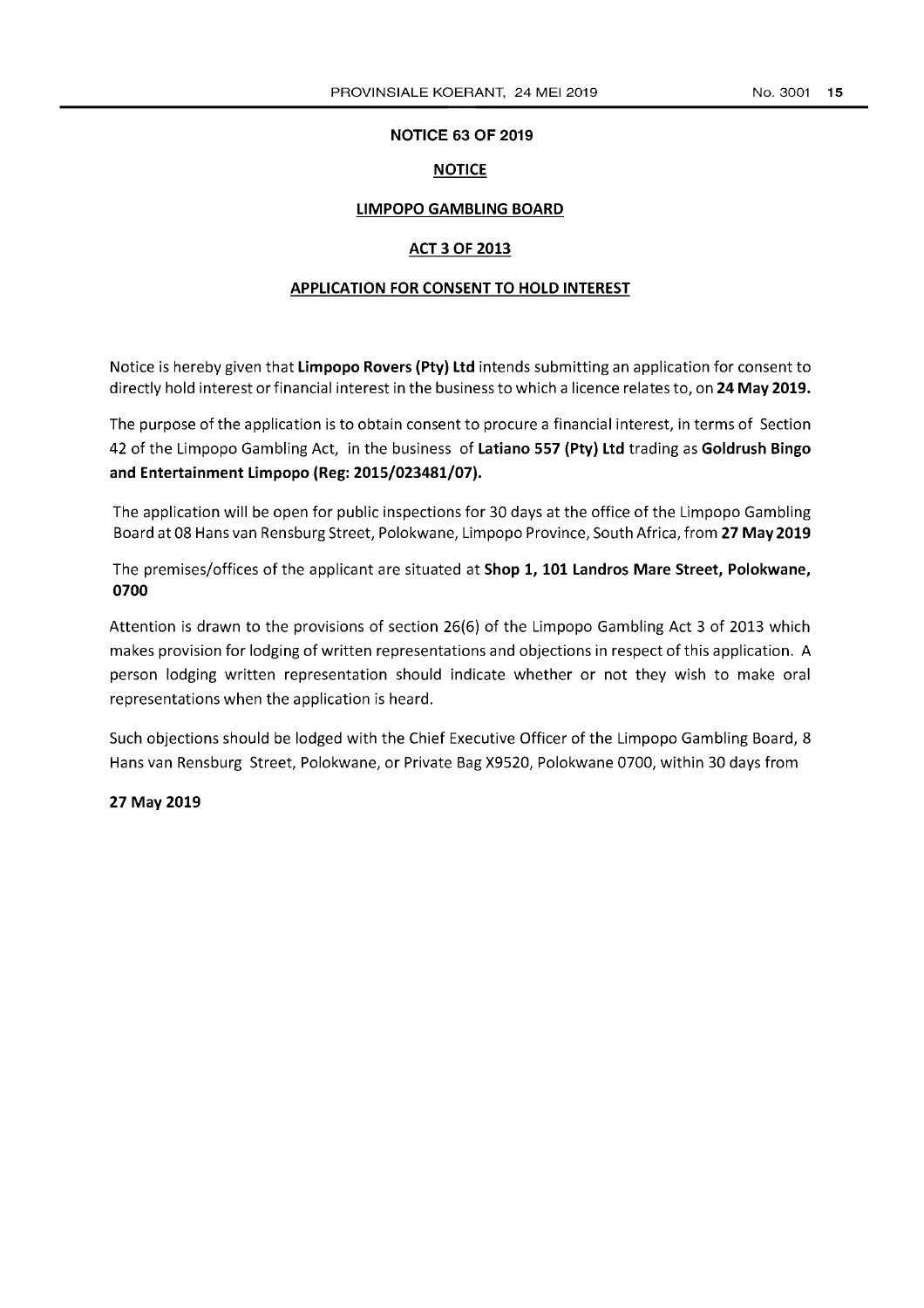# PROCLAMATION • PROKLAMASIE

## PROCLAMATION 40 OF 2019

## GREATER TZANEEN MUNICIPALITY TZANEEN AMENDMENT SCHEME 408

It is hereby notified in terms of the provisions of Section 57 of the Spatial Planning and Land Use Management By-Law of Greater Tzaneen Municipality read together with Section 57(1)(a) of the Town-Planning and Townships Ordinance, 1986 (Ordinance 15 of 1986), that the Greater Tzaneen Municipality has approved the amendment of the Tzaneen Town Planning Scheme, 2000 by the rezoning of Portion 15 of the Farm Appel 1020-LS from "Agriculture" to "Agriculture" with Annexure 254.

Map 3 and the scheme clauses of the amendment scheme are filed with the Municipal Manager of the Greater Tzaneen Municipality, TZANEEN, and the Director: Department Co-operative Governance, Human Settlements and Traditional Affairs, POLOKWANE, and are open for inspection during normal office hours.

This amendment is known as Tzaneen Amendment Scheme 408 and shall come into operation on the date of publication of this notice.

### MR. B.S. MATLALA MUNICIPAL MANAGER

Municipal Offices P.O. Box 24 Tzaneen 0850

Date Notice No. 24 May 2019  $\therefore$  PD 17/2019

### PROKLAMASIE 40 VAN 2019

### GROTER TZANEEN MUNISIPALITEIT TZANEEN WYSIGINGSKEMA 408

Hiermee word ingevolge die bepalings van Artikel 57 van die Ruimtelike Beplanning en Grondgebruikbestuurs Bywet van Groter Tzaneen Munisipaliteit saamgelees met Artikel 57(1 )(a) van die Ordonnansie op Dorpsbeplanning en Dorpe, 1986 (Ordonnansie 15 van 1986), bekend gemaak dat die Groter Tzaneen Munisipaliteit die wysiging van die Tzaneen Dorpsbeplanningskema, 2000 goedgekeur het, deur die hersonering van Gedeelte 15 van die Plaas Appel 1020-LS vanaf "Landbou" na "Landbou" met Bylaag 254.

Kaart 3 en die skemaklousules van hierdie wysigingskema word deur die Munisipale Bestuurder van die Groter Tzaneen Munisipaliteit, TZANEEN, en die Direkteur: Departement Samewerkende Regering, Behuising en Tradisionele Sake, POLOKWANE, in bewaring gehou en Ie gedurende gewone kantoorure ter insae.

Hierdie wysiging staan bekend as Tzaneen Wysigingskema 408 en tree op datum van publikasie van hierdie kennisgewing in werking.

#### MNR. B.S. MATLALA MUNISIPALE BESTUURDER

Munisipale Kantore Posbus 24 Tzaneen 0850

Datum Kennisgewing Nr 24 Mei 2019 PD 17/2019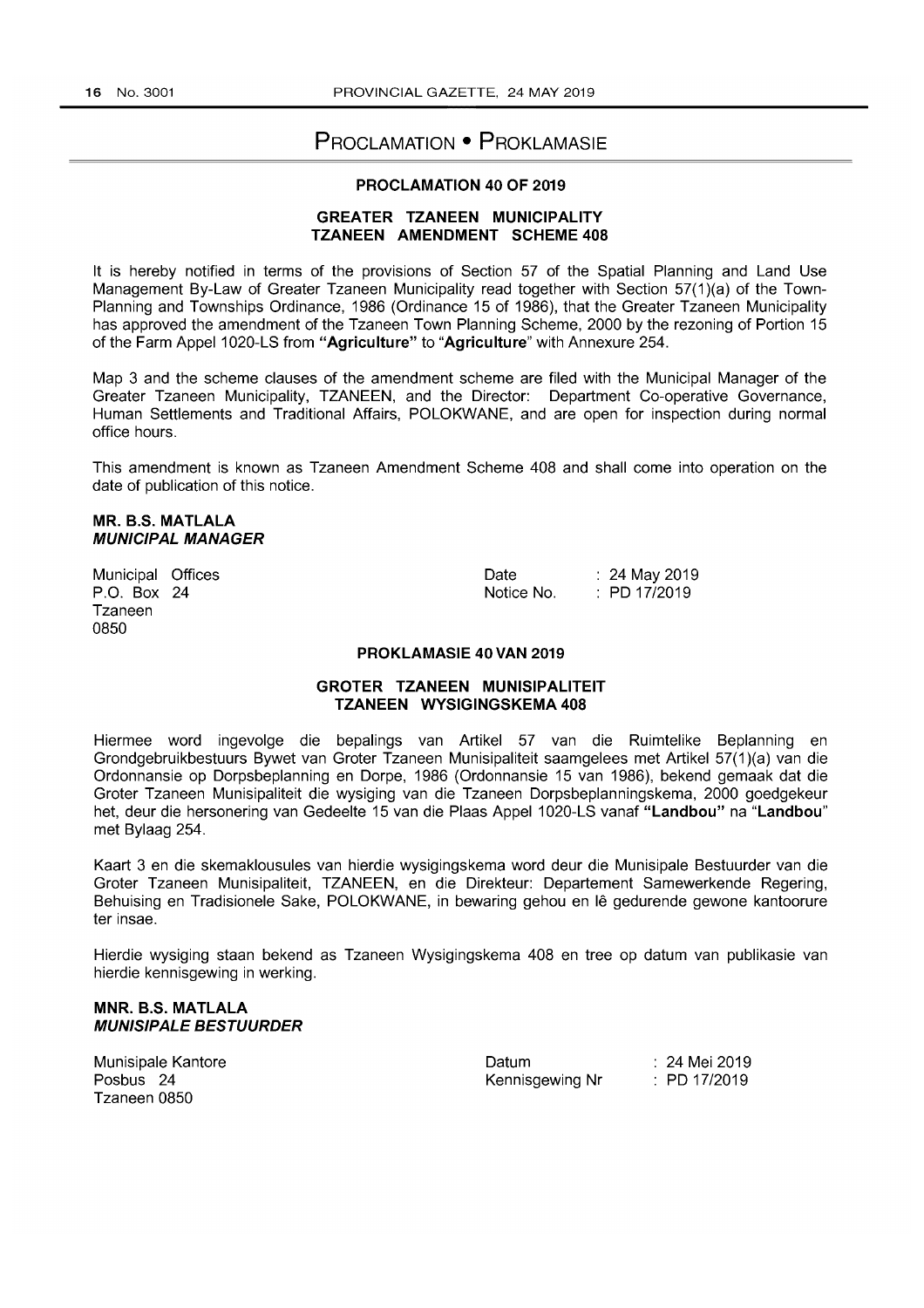# PROVINCIAL NOTICES • PROVINSIALE KENNISGEWINGS

## PROVINCIAL NOTICE 70 OF 2019

## POLOKWANE/PERSKEBULT AMENDMENT SCHEME 86

T3 CONSULTING ENGINEERS CC, being the authorised agent of Erf 672/1, Bendor, hereby give notice in terms of Section 95 of the Municipal Planning By-Law, 2017 that we have applied to the Polokwane Municipality for the amendment of the Polokwane IPerskebult Town Planning Scheme ,2016 by rezoning of the said erf in terms of section 61 of the Polokwane Municipal Planning By-Law, 2017, located at 153 Bendor drive from "Residential 1" to "Residential 2" and as well as simultaneous application for special consent of the Polokwane Municipality in terms of Clause 32 of the Polokwane/Perskebult Town Planning Scheme, 2016 to allow the density of 50 dwelling units per hectare and removal of restrictive condition, condition B(1-4) of the title deed in terms of section 62 of the Polokwane Municipal Planning By-Law, 2017. Particulars of the application will lie for inspection during normal office hours at the office of the Manager: City Planning and Property Management, second Floor, West Wing, Civic Centre, Landdros Mare Street, Polokwane for a period of 28 days from 17 May 2019. Objections to or representations in respect of the application must be lodged with or made in writing to the Manager: City Planning and property management at: P.O. Box 111, Polokwane, 0700 within a period of 28 days from the date of publication 17 May 2019.

Address of agent: T3 Consulting Engineers cc, P.O. Box 1108, Fauna Park,0787 Cell: 082482 7425/015291 5301 Fax: 086 5384825, eratshibvumo@gmail.com

17-24

#### PROVINSIALE KENNISGEWING 70 VAN 2019

#### POLOKWANE / PERSKEBULT WYSIGINGSKEMA 86

T3 RAADGEWENDE INGENIEURS BK, synde die gemagtigde agent van Erf 672/1, Bendor, gee hiermee ingevolge artikel 95 van die Munisipale Beplanning-verordening, 2017 wat ons by die Polokwane Munisipaliteit vir die wysiging van die Polokwane /Perskebult dorp Beplanning toegepas Skema, 2016 deur die hersonering van die genoemde erf ingevolge artikel 61 van die Polokwane Munisipale Beplanning-verordening, 2017, gelee by Bendor ry 153 vanaf "Residensieel 1" na "Residensieel 2" en so goed soos gelyktydige aansoek vir spesiale toestemming van die Polokwane Munisipaliteit ingevolge klousule 32 van die Polokwane/Perskebult dorpsbeplanningskema, 2016 te laat die digtheid van 50 wooneenhede per hektaar en Opheffing van beperkende voorwaarde, voorwaarde B (1 - 4) van die lite I akte ingevolge Artikel 62 van die Polokwane Munisipale Beplanningverordening, 2017 ingedien. Besonderhede van die aansoek Ie ter insae gedurende gewone kantoorure by die kantoor van die Bestuurder: Stedelike Beplanning en Eiendomsbestuur, tweede Verdieping, Wesvleuel, Burgersentrum, Landdros Marestraat, Polokwane vir 'n tydperk van 28 dae vanaf 17 Mei 2019.

Besware teen of vertoe ten opsigte van die aansoek moet ingedien word of gemaak skriftelik by die Bestuurder: Stedelike Beplanning en eiendom bestuur by: Posbus 111, Polokwane, 0700 binne 'n tydperk van 28 dae vanaf die datum van publikasie 17 Mei 2019. Adres van agent: T3 raadgewende Ingenieurs cc, Posbus 1108, Fauna Park, 0787 sel: 082 482 7425/015 291 5301 Faks: 0865384825, eratshibvumo@gmail.com

Adres van agent T3 Consulting Engineers cc, Posbus 1108, Fauna Park, 0787 Sel 0824827425/015 291 5301 Faks 086 538 4825, eratshibvumo@gmail.com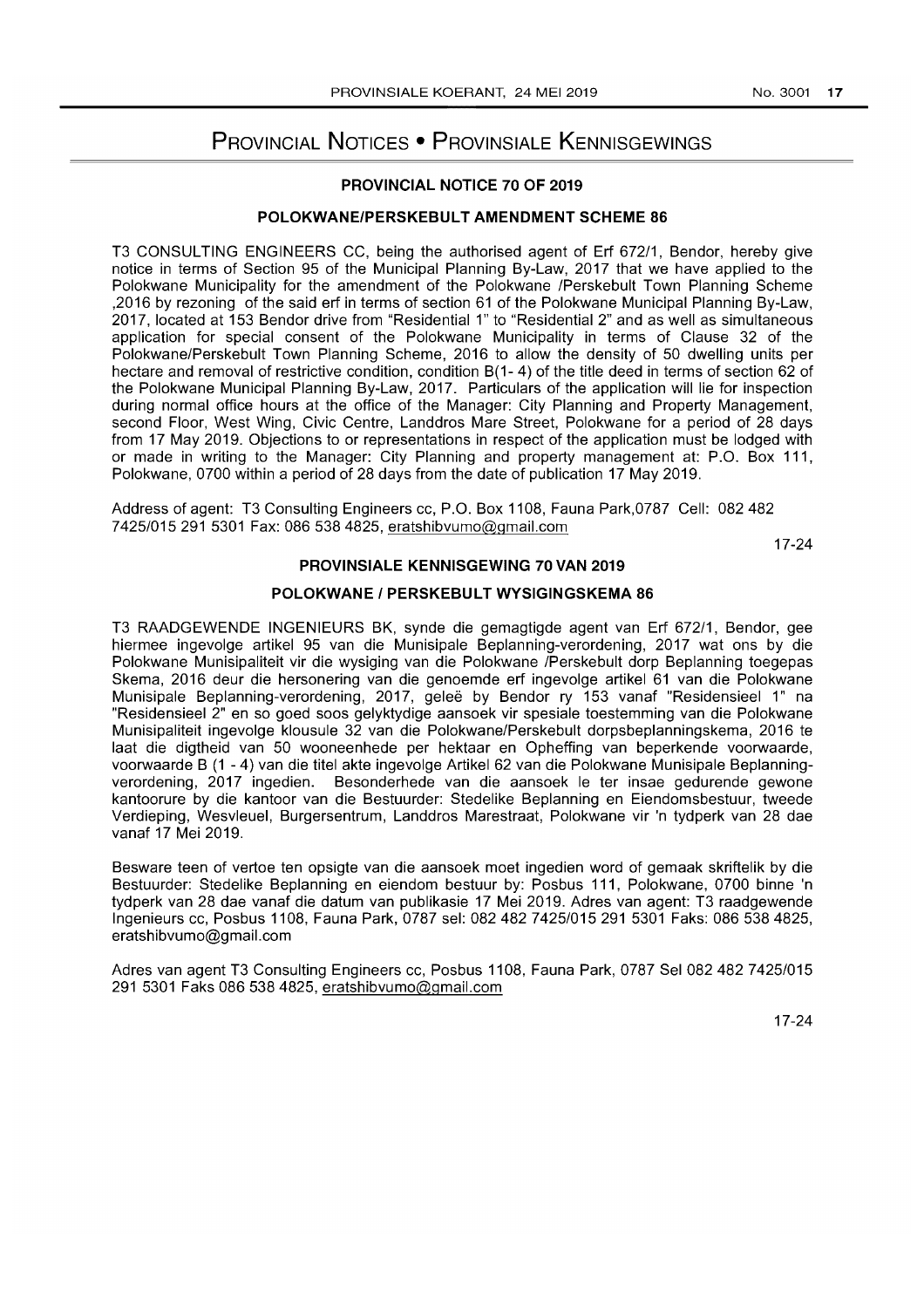## **PROVINCIAL NOTICE 71 OF 2019**

### **POLOKWANE LOCAL MUNICIPALITY NOTICE OF A REZONING APPLICATION IN TERMS OF SECTION 61 OF THE POLOKWANE MUNICPAL PLANNING BY-LAW, 2017:**  AMENDMENT SCHEME 86

T3 CONSULTING ENGINEERS CC, being the authorised agent of Erf 672/1, Bendor, hereby give notice in terms of Section 61 read with 89(3)(c) of the Municipal Planning By-Law, 2017 as well as section 28 of SPLUMA have applied to the Polokwane Municipality for the amendment of the Polokwane /Perskebult Town Planning Scheme ,2016 by rezoning of the said erf, located at 153 Bendor drive from "Residential 1" to "Residential 2" and as well as for the application for special consent of the Polokwane Municipality in terms of Clause 32 of the Polokwane/Perskebult Town Planning Scheme, 2016 to allow for a density of 50 dwelling units per hectare and removal of restrictive condition, condition B1, 2 and 4 of the title deed in terms of section 62 of the Polokwane Municipal Planning By-Law, 2017.

Particulars of the application will lie for inspection during normal office hours at the office of the Manager: City Planning and Property Management, second Floor, West Wing, Civic Centre, Landdros Mare Street, Polokwane for a period of 28 days from 2 November 2018. Objections to or representations in respect of the application must be lodged with or made in writing to the Manager: City Planning and property management at: P.O. Box 111, Polokwane, 0700 within a period of 28 days from the date of publication 2 November 2018.

Address of agent: T3 Consulting Engineers cc, P.O. Box 1108, Fauna Park,0787 Cell: 082482 7425/015291 5301 Fax: 086 5384825, eratshibvumo@qmail.com

17-24

#### **PROVINSIALE KENNISGEWING 71 VAN 2019**

## **POLOKWANE PLAASLIKE MUNISIPALITEIT KENNISGEWING VAN 'N HERSONERING AANSOEK INGEVOLGE ARTIKEL 61 VAN DIE POLOKWANE MUNISIPALE BEPLANNINGSVERORDENING, 2017 WYSIGINGSKEMA 86**

T3 raadgewende ingenieurs CC, synde die gemagtigde agent van Erf 672/1, Bendor, gee hiermee ingevolge Artikel 61 gelees met 89 (3) (c) van die Munisipale Beplanningsverordening, 2017 asook artikel 28 van SPLUMA aansoek gedoen aan die Polokwane Munisipaliteit vir die wysiging van die Polokwane 1 Perskebult Dorpsbeplanningskema, 2016, deur die hersonering van die genoemde erf, gelee te Bendorrylaan vanaf 'Residensieel l' na 'Residensieel 2', sowel as vir die aansoek om spesiale toestemming van die Polokwane Munisipaliteit ingevolge klousule 32 van die Polokwane 1 Perskebult Dorpsbeplanningskema, 2016 om n digtheid van 50 wooneenhede per hektaar toe te laat en opheffing van beperkende voorwaarde, voorwaarde B1, 2 en 4 van die titelakte ingevolge artikel 62 van die Polokwane Munisipale Beplanningsverordening, 2017.

Besonderhede van die aansoek Ie ter insae gedurende gewone kantoorure by die kantoor van die Bestuurder Stadsbeplanning en Eiendomsbestuur, Tweede Verdieping, Wesvleuel, Burgersentrum, Landdros Marestraat, Polokwane, vir n tydperk van 28 dae vanaf 02 November 2018. Besware teen of vertoe ten opsigte van die aansoek moet binne 'n tydperk van 28 dae vanaf 2 November 2018 skriftelik by of tot die Bestuurder Stadsbeplanning en eiendomsbestuur, by P.O. Posbus 111, Polokwane, 0700, binne n tydperk van 28 dae vanaf die datum van publikasie 2 November 2018.

Adres van agent T3 Consulting Engineers cc, P.O. Posbus 1108, Fauna Park, 0787 Sel 082 482 7425/015291 5301 Faks 086 5384825, eratshibvumo@qmail.com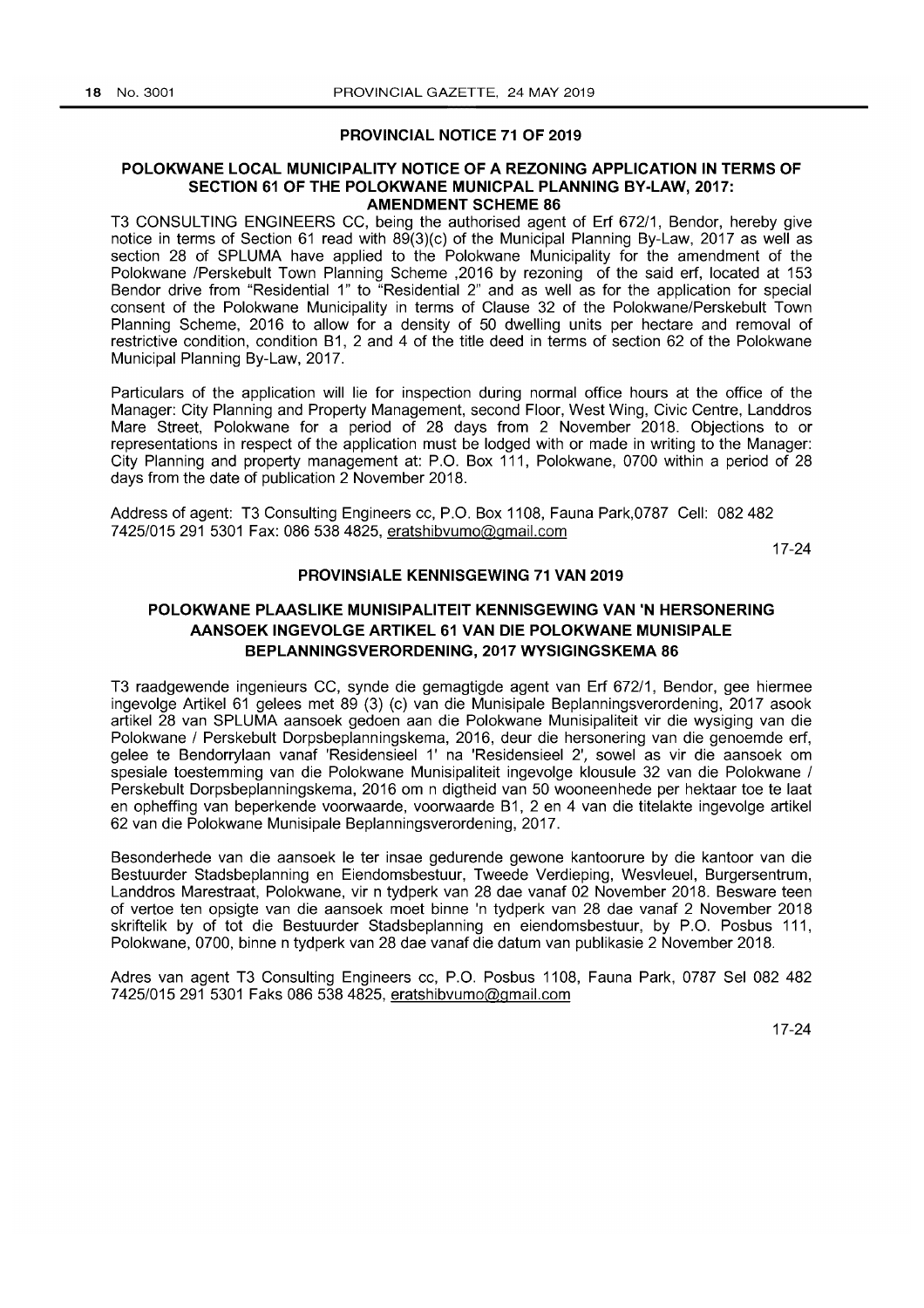## PROVINCIAL NOTICE 77 OF 2019

### NOTICE IN TERMS OF SECTION 95(1)(a) FOR A REZONING APPLICATION IN TERMS OF SECTION 61 OF THE POLOKWANE MUNICIPAL PLANNING BY-LAW, 2017 POLOKWANE LOCAL MUNICPALITY AMENDMENT SCHEME 166

We, Kamekho Consulting CC, being the applicant Remainder of Erf 50, Annadale, hereby give notice in terms of section 95(1)(a) of the Polokwane Municipal Planning By-Law, 2017, that we have applied to Polokwane Municipality for the amendment of the Polokwane/Perskebult Town Planning Scheme, 2016, for the rezoning in terms of section 61 of the Polokwane Municipal Planning By-Law, 2017, of the property as described above. The property is situated at 90 Bulawayo Street, Ladanna

The rezoning is from "Residential 1" to "Residential 3" with a relaxation in terms of Clause 32 to increase the density to 74 units per hectare.

The intention of the applicant in this matter is to establish 13 dwelling units subject to standard zoning controls.

Any objection(s) and/or comment(s), including the grounds for such objection(s) and/or comment(s) with full contact details, without which the Municipality cannot correspond with the person or body submitting the objection(s) and/or comment(s), shall be lodged with, or made in writing to: Manager: City Planning and Property Management, P O Box 111, Polokwane, 0700 from 17 May to 14 June 2019. Full particulars and plans (if any) may be inspected during normal office hours at the Municipal offices as set out below, for a period of 28 days from the date of first publication of the notice in the Provincial Gazette / Observer.

Address of Municipal offices:  $2^{nd}$  Floor Civic Centre, Landdros Mare Street, Polokwane, 0699 Closing date for any objections and/or comments: 14 June 2019

Address of applicant: POBox 4169, Polokwane or Suite 2, 10A Biccard Street Polokwane, Tel: 072 190 7516/0823095175 Fax: 086 531 3832, email danielle@kamekho.co.za

Dates on which notice will be published: 17 May and 24 May 2019.

17-24

## PROVINSIALE KENNISGEWING 77 VAN 2019

## KENNISGEWING INGEVOLGE ARTIKEL 95(1)(a) VIR 'N HERSONERINGSAANSOEK INGEVOLGE ARTIKEL 61 VAN DIE POLOKWANE MUNISIPALE BEPLANNINGSBYWET 2017 POLOKWANE WYSIGINGSKEMA 166

Hiemee gee ons, Kamekho Consulting CC, as agente van die eienaars van Restant vab Erf 50, Annadale, kennis ingevolge Artikel 95(1 )(a) van die Polokwane Munisipale Beplanningsbywet 2017, dat ons aansoek gedoen het by die Polokwane Munisipaliteit vir die wysiging van die Polokwane/Perskebult Dorpsbeplanningsskema 2016, vir die hersonering van genoemde eiendom, ingevolge Artikel 61 van die Polokwane Munisipale Beplanningsbywet (2017). Die eiendom is gelee Bulawayostraat 90, Ladanna. Die hersonering is vanaf "Residensieel 1" na "Residensieel 3" insluitende 'n verslapping in terme van Klousule 32 vir verdigting na 74 eenhede / hektaar. Die bedoeling van die aansoeker is om 13 wooneenhede op te rig met standaard soneringsvoorwaardes.

Enige beswaar en/of kommentare, insluitende die gronde van sodanige beswaar en/of kommentare tesame met vol kontakbesonderhede, waarsonder die Munisipaliteit nie kan korrespondeer met die persoon/instansie wat die beswaar/kommentare ingedien het nie, moet op skrif geloods word aan: Direkteur: Ruimtelike Beplanning en Grondgebruikbestuur, 2de vloer, Burgersentrum, Landdros Marestraat, vanaf 17 Mei 2019 tot 14 Junie 2019.

Volle besonderhede en planne (indien enige) kan ondersoek word gedurende normale kantoorure by die munisipale kantore hieronder genoem, vir 'n periode van 28 dae vanaf die datum van eerste publikasie in die Provinsiale Koerant en Observer.

Adres van munisipale kantore: 2<sup>e</sup> Vloer Burgersentrum, Landdros Marestr, Polokwane, 0699 Sluitingstyd vir enige besware en/of kommentaar: 14 Junie 2019.

Adres van aansoeker: Posbus 4169 Polokwane 0700 of Suite 2, Biccardstr 10A Polokwane, Tel: 072 190 7516/082 309 5175, epos: danielle@kamekho.co.za

Datums waarop kennisgewing gepubliseer word: 17 Mei en 24 Mei 2019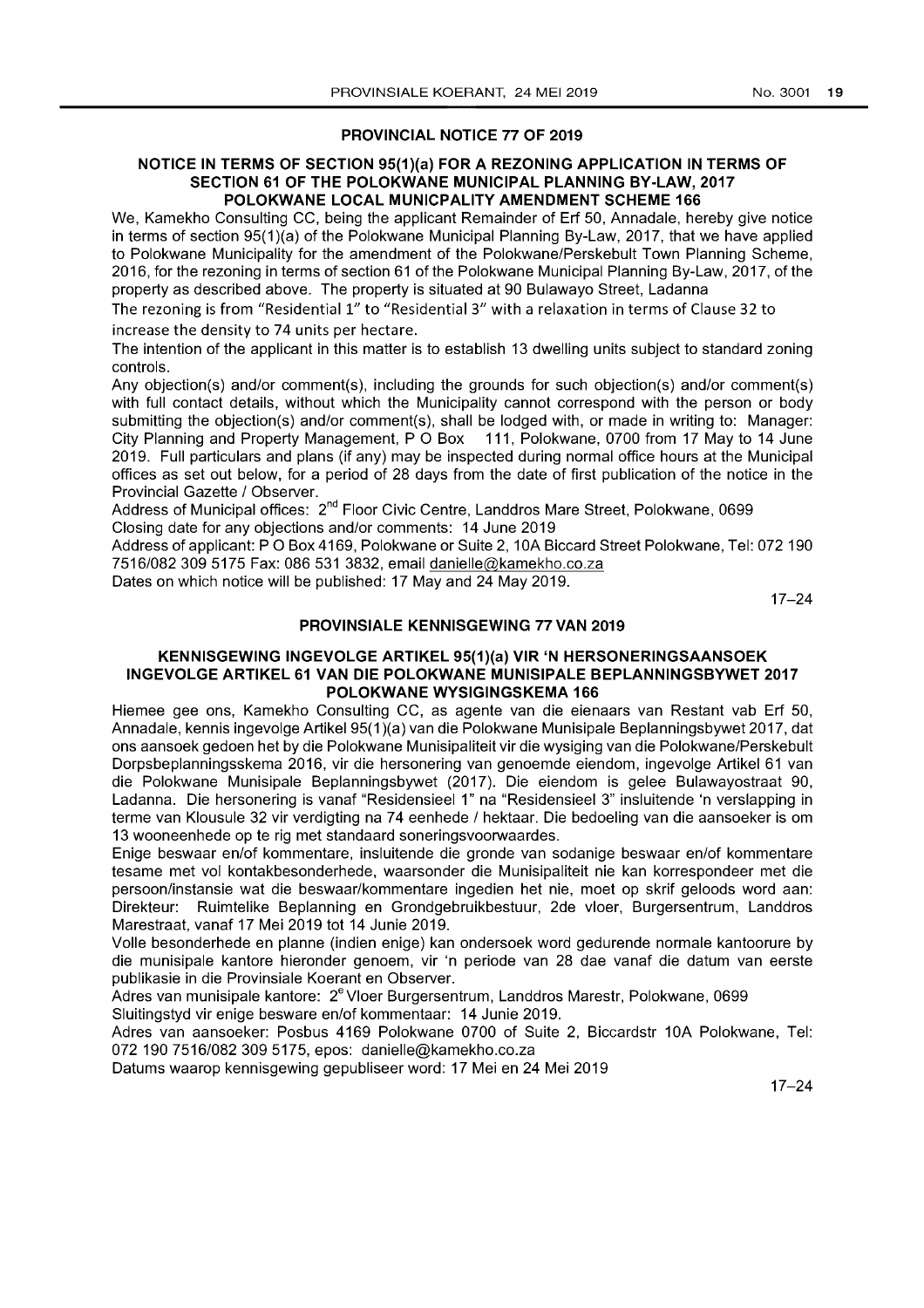#### **PROVINCIAL NOTICE 81 OF 2019**

## **GENERAL NOTICE: POLOKWANE/PERSKEBULT AMENDMENT SCHEME 165**

## **NOTICE OF REZONING APPLICATION IN TERMS OF SECTION 61 OF THE POLOKWANE MUNICIPAL PLANNING BY-LAW, 2017 ON THE REMAINDER OF ERF 2971 PIETERBURG EXTENSION 11**

I, Douw Gerbrand Steyn, of Van Rensburg & Steyn Land Surveyors, being the authorized agent of the registered owner of the Remainder of Erf 2971 Pietersburg Extension **11** hereby give notice in terms of Section 95(1 )(a) of the Polokwane Municipal Planning By-law 2017, that I have applied to Polokwane Municipality in terms of Section 61 of the Polokwane Municipal Planning By-law for the amendment of the town planning scheme known as the Polokwane/Perskebult Town Planning Scheme, 2016 for the rezoning from Residential 1 to Special for a Tea Garden and Beauty Salon of the Remainder of Erf 2971 Pietersburg Extension **11,** situated in No. 113 Kleinenberg Street, Polokwane.

Particulars of the application will lie for inspection during normal office hours at the office of the Manager, Spatial Planning and Land Use Management, at Polokwane Municipality, Second Floor, West Wing, Civic Centre, Cnr of Landdros Mare and Bodenstein Streets, Polokwane, 0699 for a period of 28 days from the 24<sup>th</sup> of May 2019.

Objections to or representation in respect of the application must be lodge with or made in writing to the Manager, Spatial Planning and Land Use Management, at the above address or at P.O. Box **111** Polokwane, 0700 within a period of 28 days from the  $24<sup>th</sup>$  of May 2019.

Address of agent: Van Rensburg & Steyn Land Surveyors, P.O. Box 333, Polokwane, 0700.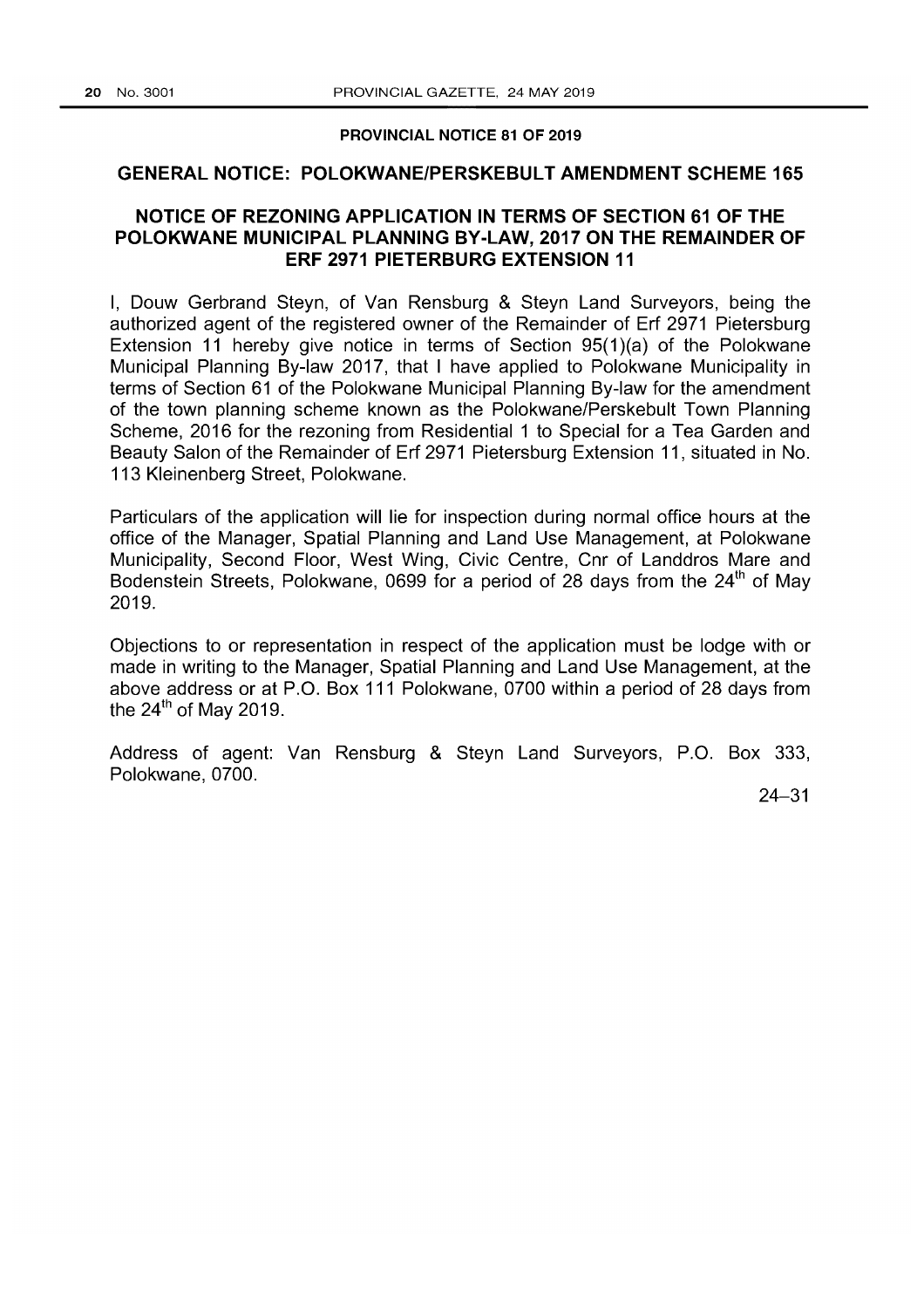## PROVINSIALE KENNISGEWING 81 VAN 2019

## ALGEMENE KENNISGEWING: POLOKWANE/PERSKEBULT WYSIGINGSKEMA 165

## KENNISGEWING VAN HERSONERINGS AANSOEK INGEVOLGE ARTIKEL 61 VAN DIE POLOKWANE MUNISIPALE BEPLANNINGS BY-WET, 2017 VAN DIE RESTANT VAN ERF 2971 PIETERSBURG UITBREIDING 11

Ek, Douw Gerbrand Steyn van Van Rensburg en Steyn Landmeters, synde die gemagtigde agent van die geregistreerde eienaars van die Restant van Erf 2971 Pietersburg Uitbreiding 11 gee hiermee kennis ingevolge Artikel 95(1 )(a) van die Polokwane Munisipale Beplannings By-wet, 2017, dat ek aansoek gedoen het in terme Artikel 61 van die Polokwane Minisipale Beplannings By-wet, 2017 vir die wysiging van die Dorpsbeplanningskema bekend as die Polokwane/Perskebult Dorpsbeplanning Skema, 2016 vir die hersonering vanaf Residensieel 1 na Spesiaal vir 'n Tee Tuin en Skoonheids Salon, van die Restant van Erf 2971 Pietersburg Uitbreiding 11 geleë te Kleinenbergstraat no. 113, Polokwane.

Besonderhede van die aansoek Ie ter insae gedurende gewone kantoor ure by die kantoor van die Bestuurder, Ruimtelike Beplanning en Grondgebruikbeheer, Tweede Vloer, Wesvleuel, Burgersentrum, H/v Landdros Mare en Bodenstein Straat, Polokwane, 0699 vir 'n tydperk van 28 dae vanaf 24ste Mei 2019.

Besware teen of vertoë ten opsigte van die aansoek moet binne 'n tydperk van 28 dae vanaf die 24ste Mei 2019 skriftelik by of tot die Bestuurder, Ruimtelike Beplanning en Grondgebruikbeheer by bovermelde adres of by Posbus 111, Polokwane, 0700 ingedien of gerig word.

Adres van agent, Van Rensburg & Steyn Landmeters, Posbus 333, Polokwane, 0700.

24-31

## PROVINCIAL NOTICE 82 OF 2019

### AMENDMENT OF POLOKWANE/PERSKEBULT TOWNPLANNING SCHEME, 2016 (AMENDMENT SCHEME 180)

We, New Vision Town Planners and Developers being the authorized agent of the owners of Portion 1 of Erf 730, Pietersburg, situated at No. 40, Jorrisen Street, hereby give notice in terms of section 95 (1)(a) of the Polokwane Municipal Planning By-law, 2017, that we have applied to the Polokwane Municipality for a two fold application consisting of the following the amendment of the Polokwane/Perskebult Town Planning Scheme, 2016, by rezoning the abovementioned property from "Residential 1" to "Institution" for Medical Consullting Rooms in terms of Section 61 of the Polokwane Municipal Planning By-law, 2017,

Particulars of the application will lie for inspection during normal office hours at the office of the Town Planners, Second Floor, West Wing, Civic Centre, Landdros Mare Street, Polokwane for a period of 28 days from 24 May 2019 to 31 May 2019. Objections to or representations in respect of the applications must be lodged with or made in writing within a period of 28 days from from 24 May 2019 to 31 May 2019 to the Manager: Spatial Planning and Land Use Management at the above address or at P.O. Box 111, Polokwane, 0700.

## Address of Agent: New Vision Developers & Developers, No. 29 Totius Street, Ivy Park, Polokwane, 0699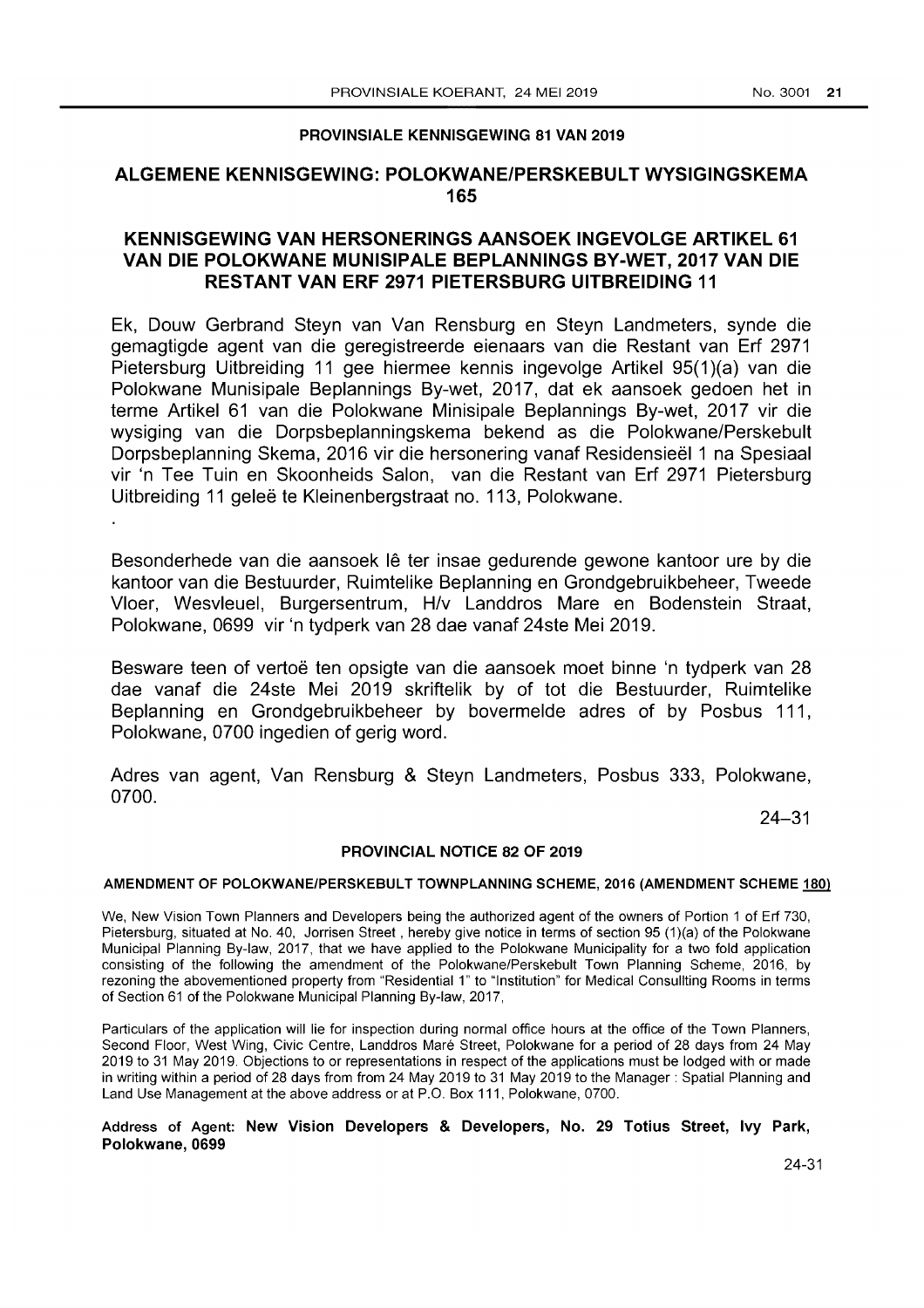#### **PROVINSIALE KENNISGEWING 82 VAN 2019**

#### **WYSIGING VAN POLOKWANE I PERSKEBULT DORPSBEPLANNINGSKEMA, 2016 (WYSIGINGSKEMA 180)**

Ons, New Vision Stadsbeplanners en Ontwikkelaars, synde die gemagtigde agent van die eienaars van Gedeelte 1 van Erf 730, Pietersburg, gelee te Jorrisenstraat No. 40, gee hiermee ingevolge artikel 95 (1) (a) van die Polokwane Munisipale Beplanningsverordening, 2017, kennis dat ons by die Polokwane Munisipaliteit aansoek gedoen het vir n tweevoue aansoek, bestaande uit die volgende wysiging van die Polokwane I Perskebult Dorpsbeplanningskema, 2016, deur die hersonering van bogenoemde eiendom vanaf "Residensieel 1" na " Inrigting "vir Mediese Konsultasiekamers in terme van Artikel 61 van die Polokwane Munisipale Beplanningsverordening, 2017,

Besonderhede van die aansoek Ie ter insae gedurende gewone kantoorure by die kantoor van die Stadsbeplanners, Tweede Verdieping, Wesvleuel, Burgersentrum, Landdros Marestraat, Polokwane, vir n tydperk van 28 dae vanaf 24 Mei 2019 tot 31 Mei 2019. Besware of vertoe ten opsigte van die aansoeke moet binne 'n tydperk van 28 dae vanaf 24 Mei 2019 tot 31 Mei 2019 skriftelik by of tot die Bestuurder: Ruimtelike Beplanning en Grondgebruiksbestuur, by bovermelde adres of by Posbus Box 111, Polokwane, 0700.

**Adres van Agent: Nuwe Visie Ontwikkelaars en Ontwikkelaars, Totiusstraat** 29, Ivy **Park,** Polokwane, **0699**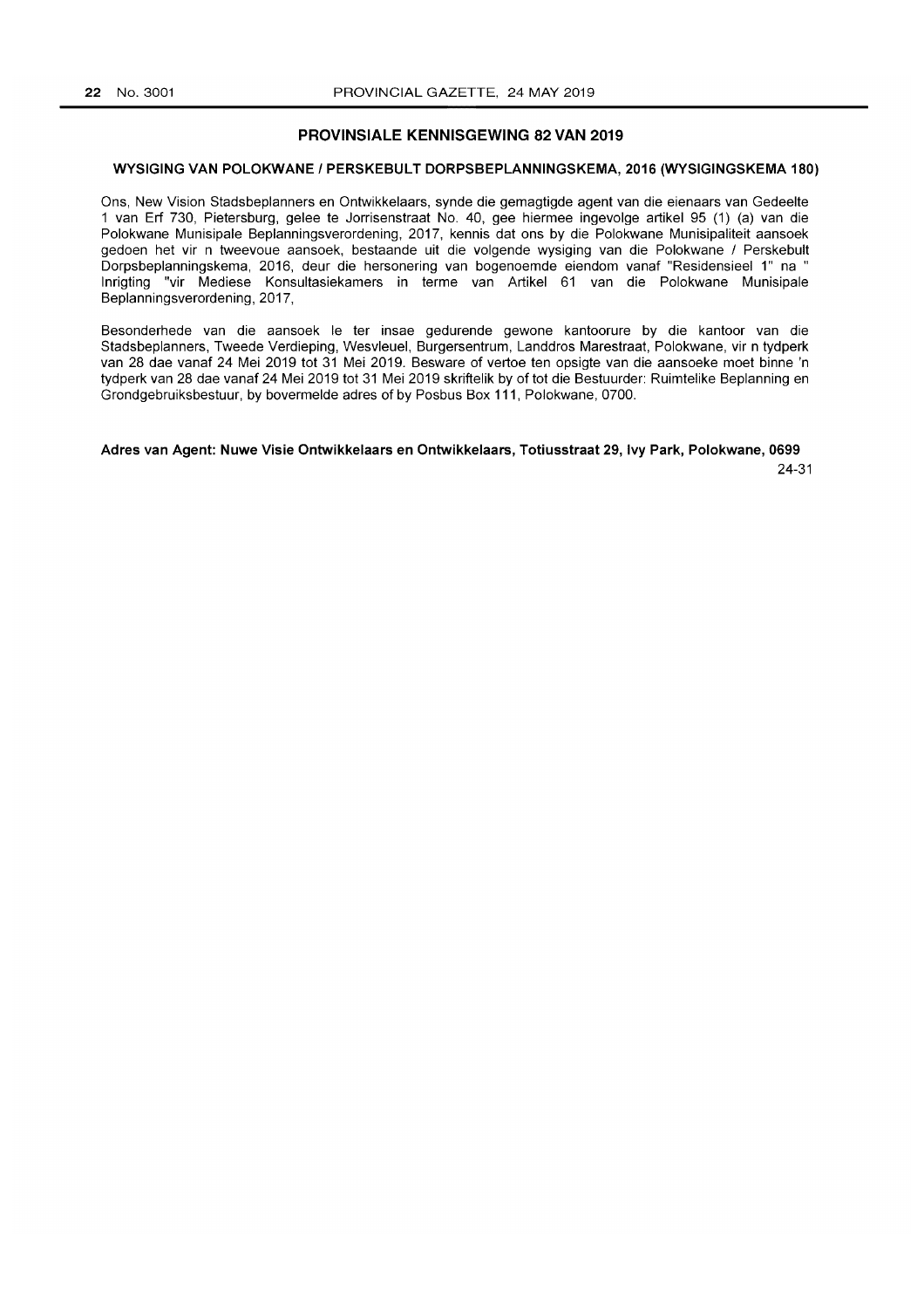# LOCAL AUTHORITY NOTICES • PLAASLIKE OWERHEIDS KENNISGEWINGS

## **LOCAL AUTHORITY NOTICE 55 OF 2019**

## **THULAMELA LOCAL MUNICIPALITY**

We, **Mokgope Consulting CC,** being the authorized agent of the registered owner of the Erf 266 Thoyandou, Block 0, hereby given in terms of Clause 28 of the Thulamela Land Use Scheme, 2006 together with Section 74(1) of the Thulamela Spatial Planning and Land Use Management By-Laws, 2015 and read with the Spatial Planning and Land Use Management Act, 16 of 2013, that we have applied to the Thulamela Local Municipality for Special Consent for Guest House on the following property:

 $\triangleq$  Erf 266 Thoyandou, Block Q

Plans and particulars of the application will lie for inspection during normal office hours at the office of Town Planners,  $1<sup>st</sup>$  floor, Thohoyandou Civic Centre, Old Agriven Building for the period of 30 days from the 24 April 2019 being the first day of this publication. Objections and/or comments or representation in respect of the application must be lodged with or made in writing to the municipality at the above address or to Private bag X5066, Thohoyandou, 0950 within 30 days from the date of first publication. Address of agent: 37 Milton Road, Lombardy East | JHB | 2090, Tel: 011 440 1817/082 554 4032 Fax; 086 607 9481, Email: manako@mokgope.co.za

## **THULAMELA LOCAL MUNICIPALITY**

Rine vha *Mokgope Consulting CC*, sa vha imeleli vha re mulayoni vha vhane vha mavu a Erf 266 Thoyandou, Block 0, u ya nga Tshipiga 8 tsha Khethekanyo 73 ya Thulamela Land Use Management By-Laws 2015, tshi tshi vhalwa na Mulayo wa vhu 16 wa 2013, wa Spatial Planning and Land Use Management, ro ita khumbelo kha Masipala Wapo wa Thulamela u wana Thendelo yo Khetheaho ya Guesthouse kha tshitentsi tshi tevhelaho:

 $\overline{\phantom{a}}$  Erf 266 Thoyandou, Block Q

Pulane na zwińwe zwidodombedzwa zwa khumbelo zwi do wanala u itela tsedzuluso nga tshifhinga tsha mushumo ofisini ya Town planner, 1st floor, Thohoyandou Civic Centre, Old Agriven Building Iwa maguvha a 30 u bva dzi 24 Lambamai 2019 line la vha guvha la u thoma la khunguwedzo ino. Khanedzano na/kana manwe makumedzwa kana vhunwe vhudipfi zwi nga nwalwa zwa rumelwa ha masipala kha diresi ire afho ntha kana kha Private Bag X5066, Thohoyandou, 0950 hu saathu u fhela maguvha a 30 u bva guvha la khunguwedzo. Diresi ya Vhaimeleli, 37 Milton Road, Lombardy East | JHB | 2090, Tel: 011440 1817/082 554 4032 Fax; 086607 9481, Email: mokgope@gmail.com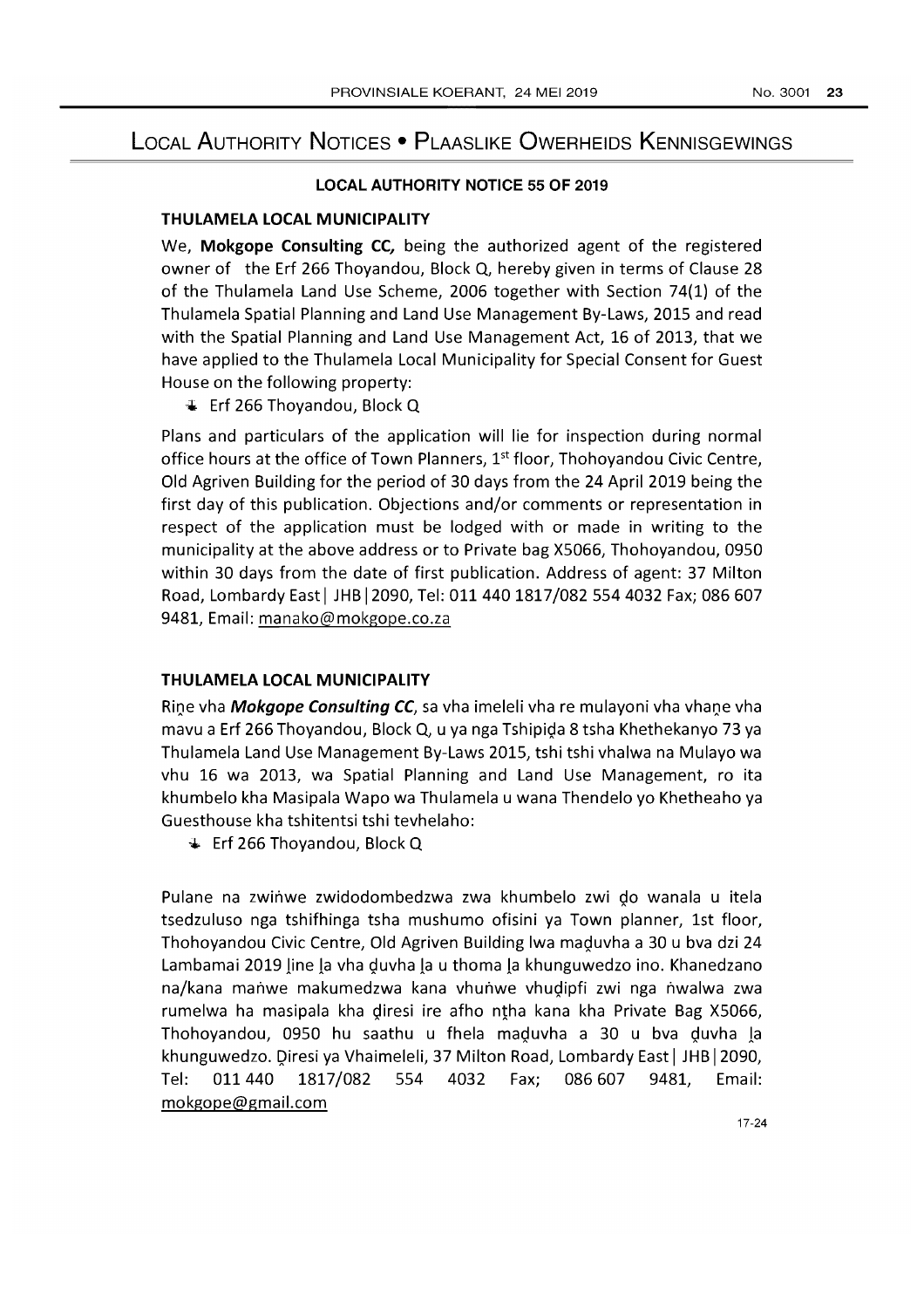### **LOCAL AUTHORITY NOTICE 56 OF 2019**

## **THABAZIMBI LAND USE SCHEME, 2014 AMENDMENT SCHEME 035**

### **NOTICE OF APPLICATION IN TERMS OF SECTIONS 16( 1 ) AND 16(12)(a)(i) OF THE THABAZIMBI LAND USE MANAGEMENT BY-LAW, 2015 READ WITH THE RElEVANT PROVISIONS OF THE SPATAIL PLANNING AND LAND USE MANAGEMENT ACT, 2013 (ACT 16 OF 2013)(SPLUMA) AND REGULATIONS AS PROMULGATED**

The Owner of erf 1358 Thabazimbi Extension 8 hereby gives notice in terms of Section 16(1) and 16 (12)(a)(i) of the Thabazimbi Land Use Management By-Law, 2015 read with the relevant provision of the Spatial Planning and Land Use Management Act, 2013( Act 16 of 2013) (Spluma) and Regulations as promulgated, that he has applied to the Thabazimbi Municipality for the Amendment of the Thabazimbi Land Use Scheme, 2014 by the rezoning of erf 1358 Thabazimbi Extension 8 from "Residential 1" with a density of "1 dwelling per erf" to "Residential  $1$ " with a density of " 1 dwelling per 500m<sup>2</sup> " and thereafter the consequential subdivision of the erf into two portions.

Particulars of the application will lie for inspection during normal office hours at the office of the Director: Planning and Economic Development, Thabazimbi Municipality, 7 Rietbok Street, Thabazimbi for a period of 30 days from 17 May 2019.

Objections to or representation in respect of the application must be lodges with or made in writing to the Director: Planning and Economic Development, Thabazimbi Municipality, at the below mentioned address or at Private bag x 530, Thabazimbi, 0380 within a period of 30 Days from 17 May 2019

Contact details of the Owner: M.J Morepye,419 ,Vaalwater ,0510,Tel: 076 725 3889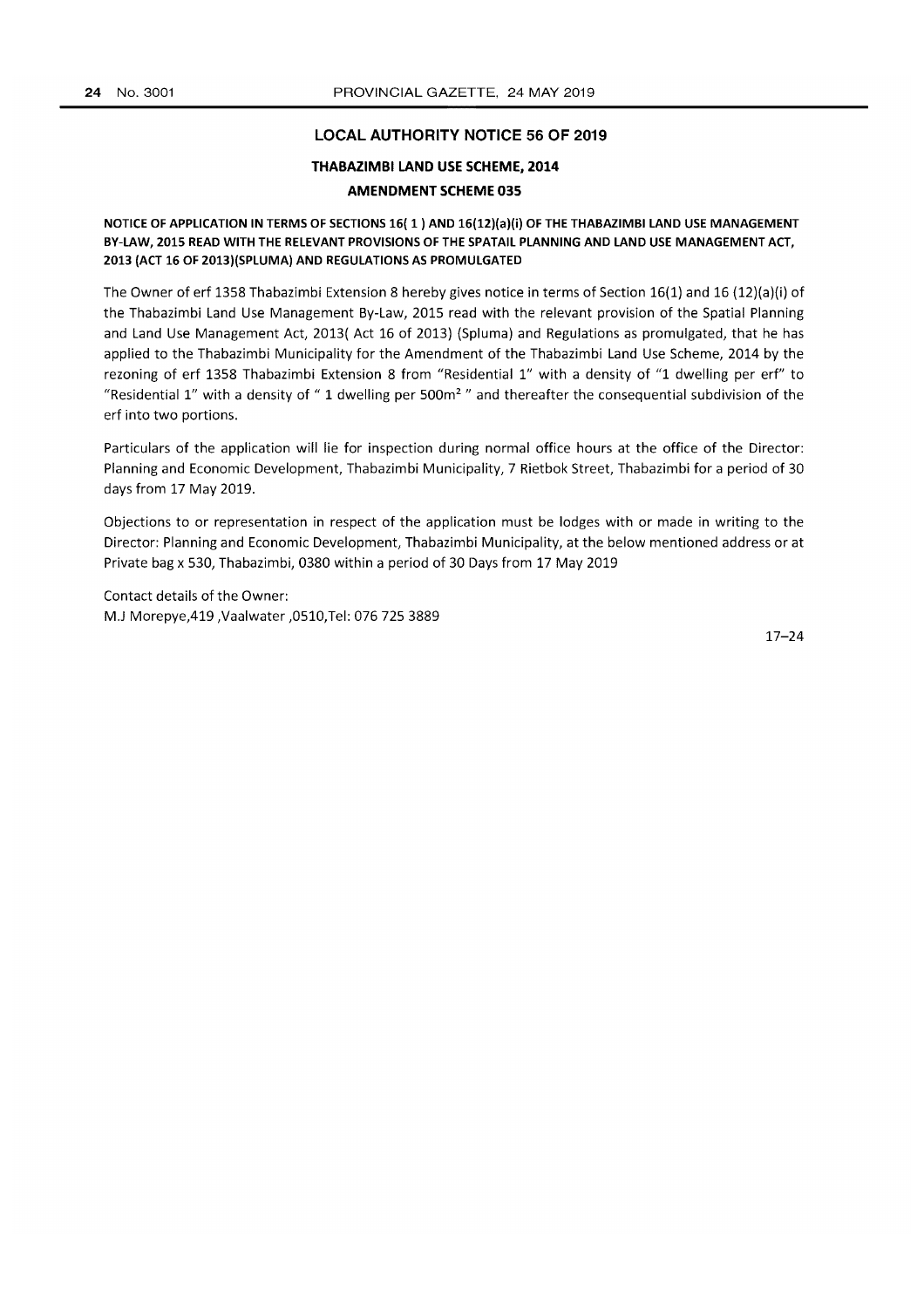#### **PLAASLIKE OWERHEID KENNISGEWING 56 VAN 2019**

## **THABAZIMBI GRONDGEBRUIKSKEMA, 2014 WYSIGINGSKEMA 035**

## **KENNISGEWING VAN AANSOEK INGEVOLGE ARTIKELS 16(1) EN 16 (12)(a)(i) VAN DIE THABAZIMBI GRONDGEBRUIKBESTUUR VERORDENING,2015 SAAMGELEES MET DIE BETROKKE BEPALINGS VAN DIE WET OP RUIMTELIKE BEPLANNING EN GRONDGEBRUIKBESTUUR,2013 (WET 16 VAN 2013) (SPLUMA) EN REGULASIES SOOS GEPROKLAMEER.**

Die Eienaar van Erf 1358 Thabazimbi Uitbreiding 8 gee hiermee ingevolge Artikels 16(1) en 16 (12)(a)(i) van die Thabazimbi Grondgebruikbestuur Verordening, 2015 saamgelees met die betrokkke bepalings van die Wet op Ruimtelike Beplanning en Grondgebruikbestuur,2013 (Wet 16 van 2013) (Spluma) en regulasies 5005 geproklameer, kennis dat hy aansoek gedoen het by die Thabazimbi Munisipaliteit vir die wysiging van die Thabazimbi Grondgebruikskema,2014, deur die hersonderig van erf 1358 Thabazimbi Uitbreiding 8 van "Residensial 1" met n digtheid van "1 woonhuis per erf" na "Residensial 1" met n digtheid van "1 woonhuis per 500 m<sup>2</sup><sup>n</sup> en daarna die gevolglike onderverdeling van die erf in twee dele.

Besonderhede van die aansoek lê ter insae gedurende gewone kantoorure by die kantoor van die Direkteur: Beplanning en Ekonomiese Ontwikkeling, Thabazimbi Munisipaliteit, Rietbokstraat 7, Thabazimbi vir 'n tydperk van 30 dae vanaf 17 Mei 2019.

Besware teen of vertoë ten opsigte van die aansoek, moet binne n tydperk van 30 dae vanaf 17 Mei 2019 skriftelik by of tot die Direkteur: Beplanning en Ekonomiese Ontwikkeling, Thabazimbi Munisipaliteit, by onderstaande adres of by Privaatsak x530, Thabazimbi, 0380 ingedien of gerig word.

Kontak besonderhede van die Eienaar: M.J Morepye, Posbus 419 , Vaalwater . 0510: Tel 0767253889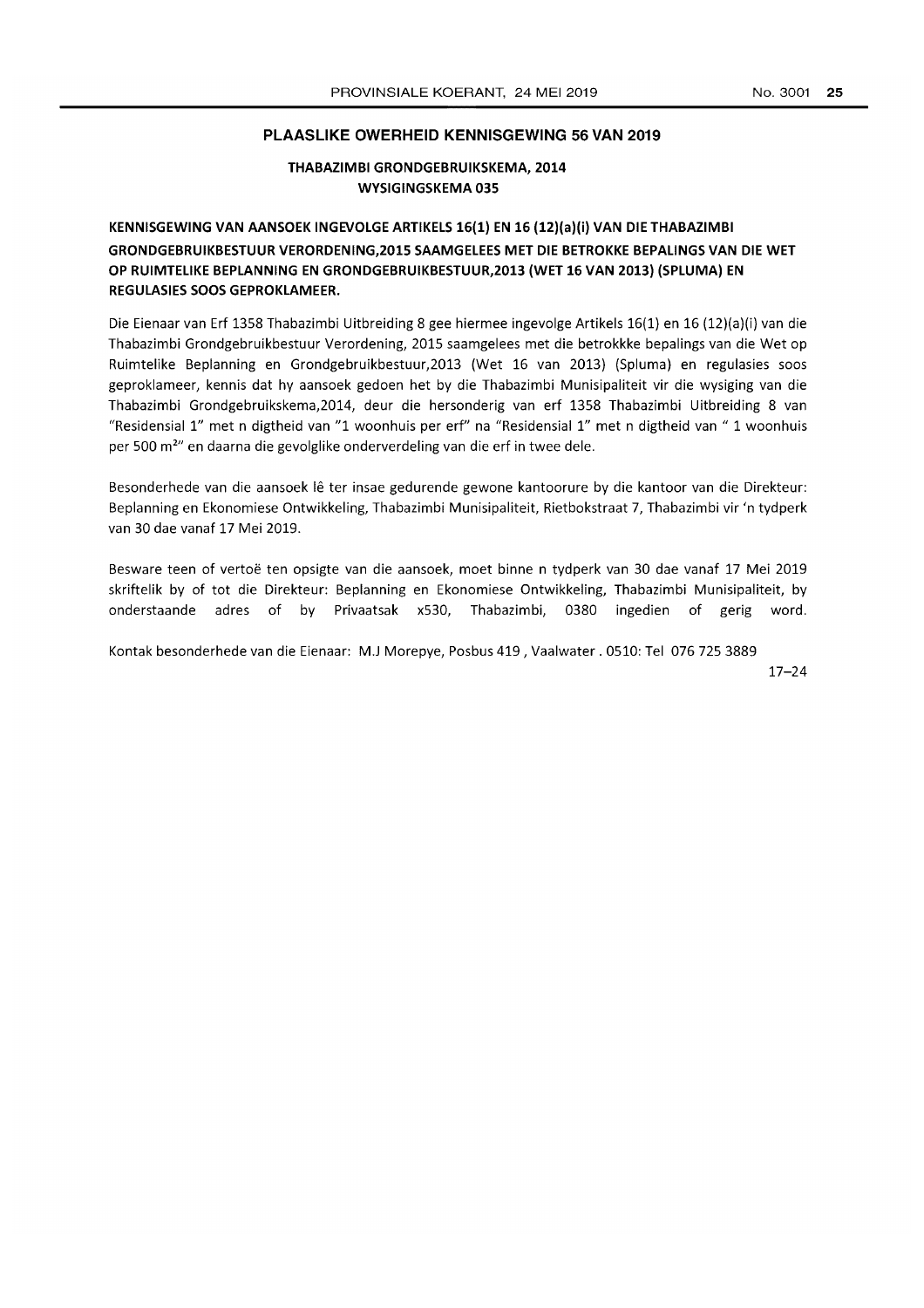## **LOCAL AUTHORITY NOTICE 57 OF 2019**

### **MARULENG LOCAL MUNICIPALITY**

## NOTICE ON DRAFT RATES POLICY, LEVYING RATES AND BY-LAW

Notice is hereby given in terms of section 4 (read with Section 3, 5, 6) and section 14 of Local Government: Municipal Property Rates Act, 2004 (Act NO.6 of 2004), that a Draft Rates Policy 2019-2020 and the By-Law are available for public comments and that the Council had on its ordinary meeting held on the 28 March 2018, passed a resolution on levying of rates as follows:

| <b>Category of Property</b>             | Cent amount in the Rand rate determined |
|-----------------------------------------|-----------------------------------------|
|                                         | for the relevant property category      |
| Residential property                    | 0.0127                                  |
| <b>Business and Commercial property</b> | 0.0158                                  |
| Industrial property                     | 0.0158                                  |
| Agricultural property                   | 0.0034                                  |
| Mining property                         | 0.0158                                  |
| Multiple use property                   | 0.0127                                  |
| Public service infrastructure property  | 0.0034                                  |
| <b>Public Benefit Organisations</b>     | 0.0034                                  |
| Government                              | 0.0158                                  |
| Aero                                    | 0.0158                                  |

Maruleng Municipality hereby calls upon all citizens and organizations to critically comment on the Draft Rates Policy and By-Law. Submissions of comments are open as from 12 April 2019 to 28 May 2019.

Municipal Officials are available to help you if you require any assistance. Please take this opportunity to read the revised policy and make your comments.

Copies of the Draft Rates Policy and By-Law can be obtained from:

- Hoedspruit- Municipal Offices and Municipal Library at 65 Springbok Street
- Municipal website www.maruleng.gov.za

For enquiries please contact Kedibone Sithole or Phahlane Molebogeng on 015 793 2409.

Written comments must be directed to the Acting Municipal Manager at P.O Box 627, Hoedspruit 1380, or 65 Springbok Street, Hoedspruit 1380 within a period of 30 days from 12 April 2019. Closing date for submission is 28 May 2019.

M **C MACHUBENE ACTING MUNICIPAL MANAGER**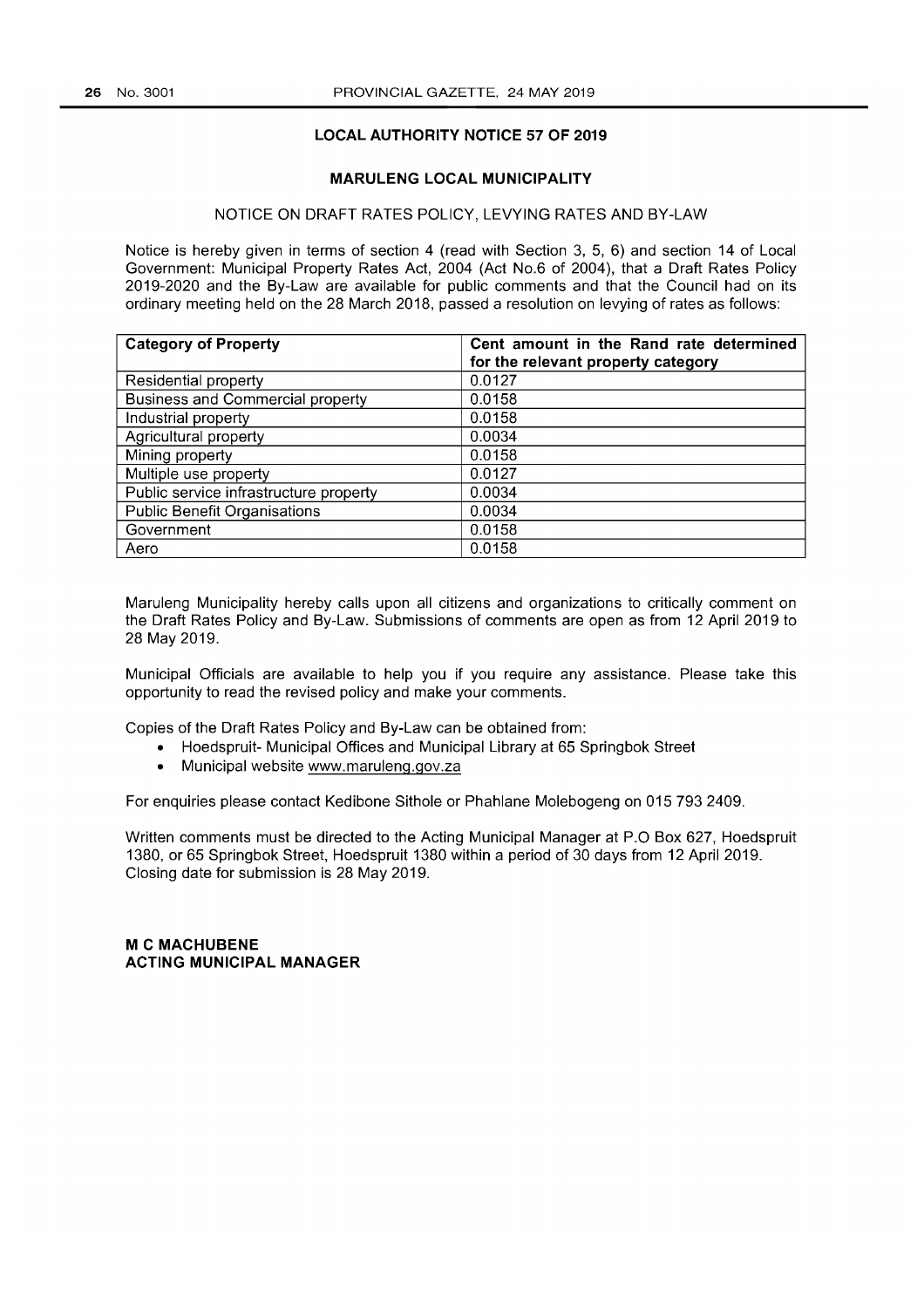## **LOCAL AUTHORITY NOTICE 59 OF 2019**

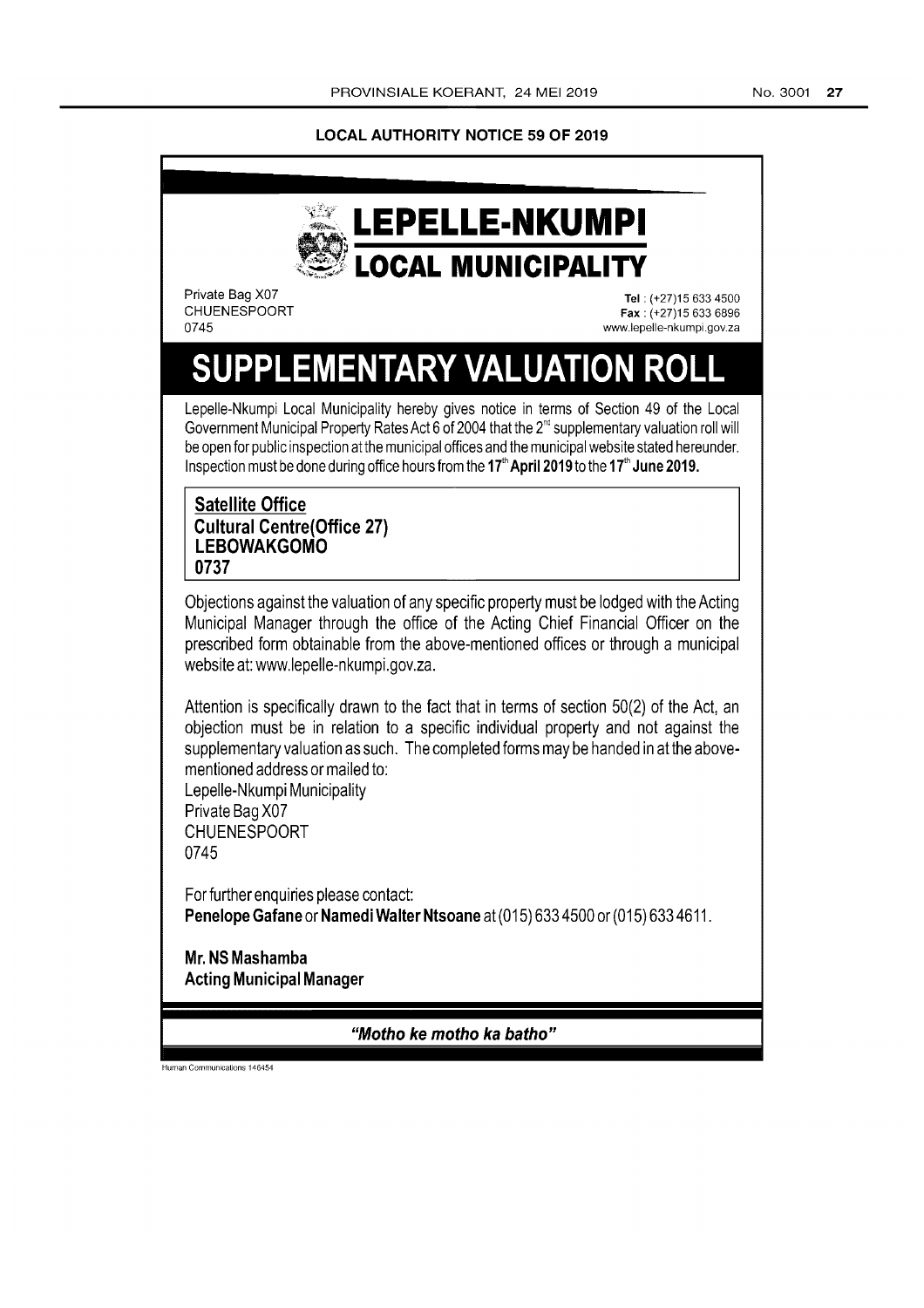## LOCAL AUTHORITY NOTICE 60 OF 2019

## AMENDMENT OF LAND USE SCHEME OR REZONING IN TERMS OF SECTION 54(1) AND REMOVAL OF RESTRICTIVE CONDITIONS IN TERMS OF SECTION 55(2) OF THE LEPHALALE MUNICIPAL SPATIAL PLANNING AND LAND USE MANAGEMENT BY-LAW, 2017

## AMENDMENT SCHEME NUMBER: 7

Notice is hereby given that I, Dries de Ridder Town and Regional Planner, being the authorised agent of the owner of Erf 79 Ellisras Extension 1 Township, in terms of Section 54(1) and Section 55(2) of the Lephalale Municipal Spatial Planning and Land Use Management By-Law, 2017 have applied for the amendment of the Lephalale Land Use Scheme, 2017, by the rezoning of the property described above, situated at 46 Ellis Street, Ellisras from Residential 1 , one dwelling unit per erf to Residential 2, one dwelling unit per 250m2, the removal of restrictive condition 3.(a), (b) and (d) of Title Deed *T52924/04* and Subdivision. Particulars relating to the application will lie for inspection during normal office hours at the office of the Executive Manager, Development Planning Directorate, Lephalale Civic Centre, Cnr Joe Slovo and Douwater Road, Onverwacht, for a period of 30 days from 24 May 2019. Objections to or representations in respect of the application must be lodged with or made in writing to the Municipal Manager, Lephalale Municipality, Private Bag X136, Lephalale, 0555, within a period of 30 days from 24 May 2019. Postal address of applicant: Dries de Ridder Town and Regional Planner, 5A Herman Street, Ellisras, 0555. PO Box 5635, Onverwacht, 0557. Telephone Number: 014 763 4184. Dates of the notices: 24 and 31 May 2019

24-31

## PLAASLIKE OWERHEID KENNISGEWING 60 VAN 2019

## WYSIGING VAN GRONDGEBRUIKSKEMA OF HERSONERING IN TERME VAN ARTIKEL 54(1) EN OPHEFFING VAN BEPERKENDE VOORWAARDES IN TERME VAN ARTIKEL 55(2) VAN DIE LEPHALALE MUNISIPALE RUIMTELIKE BEPLANNING EN GRONDGEBRUIKBESTUUR VERORDENING, 2017

## WYSIGINGSKEMA NOMMER: 7

Kennis geskied hiermee dat ek, Dries de Ridder Stads- en Streeksbeplanner, synde die gemagtigde agent van die eienaar van Erf 79 Ellisras Uitbreiding 1 Dorpsgebied, ingevolge Artikel 54(1) en Artikel 55(2) van die Lephalale Munisipale Ruimtelike Beplanning en Grondgebruikbestuur Verordening, 2017, aansoek gedoen het vir die wysiging van die Lephalale Grondgebruikskema, 2017, deur die hersonering van die bogenoemde eiendom, geleë te Ellisstraat 46, Ellisras van Residensieel 1, een wooneenheid per erf na Residensieel 2, een wooneenheid per 250m², die opheffing van beperkende voorwaarde 3.(a), (b) en (d) in die Akte van Transport *T52924/04* en onderverdeling. Besonderhede aangaande hierdie aansoek Ie ter insae gedurende normale kantoorure by die kantoor van die Uitvoerende Bestuurder, Direktoraat Ontwikkeling Beplanning, Lephalale Burgersentrum, h/v Joe Siovo en Douwaterstraat, Onverwacht, vir 'n periode van 30 dae vanaf 24 Mei 2019. Besware teen of voorleggings ten opsigte van die aansoek moet geopper word by of op skrif gestel en gerig word aan die Munisipale Bestuurder, Lephalale Munisipaliteit, Privaatsak X136, Lephalale, 0555, binne 'n periode van 30 dae vanaf 24 Mei 2019. Posadres van aansoeker: Dries de Ridder Stads- en Streeksbeplanner, Herman Straat 5A, Ellisras, 0555. Posbus 5635, Onverwacht, 0557. Telefoon Nommer: 0147634184. Datums van plasings: 24 en 31 Mei 2019.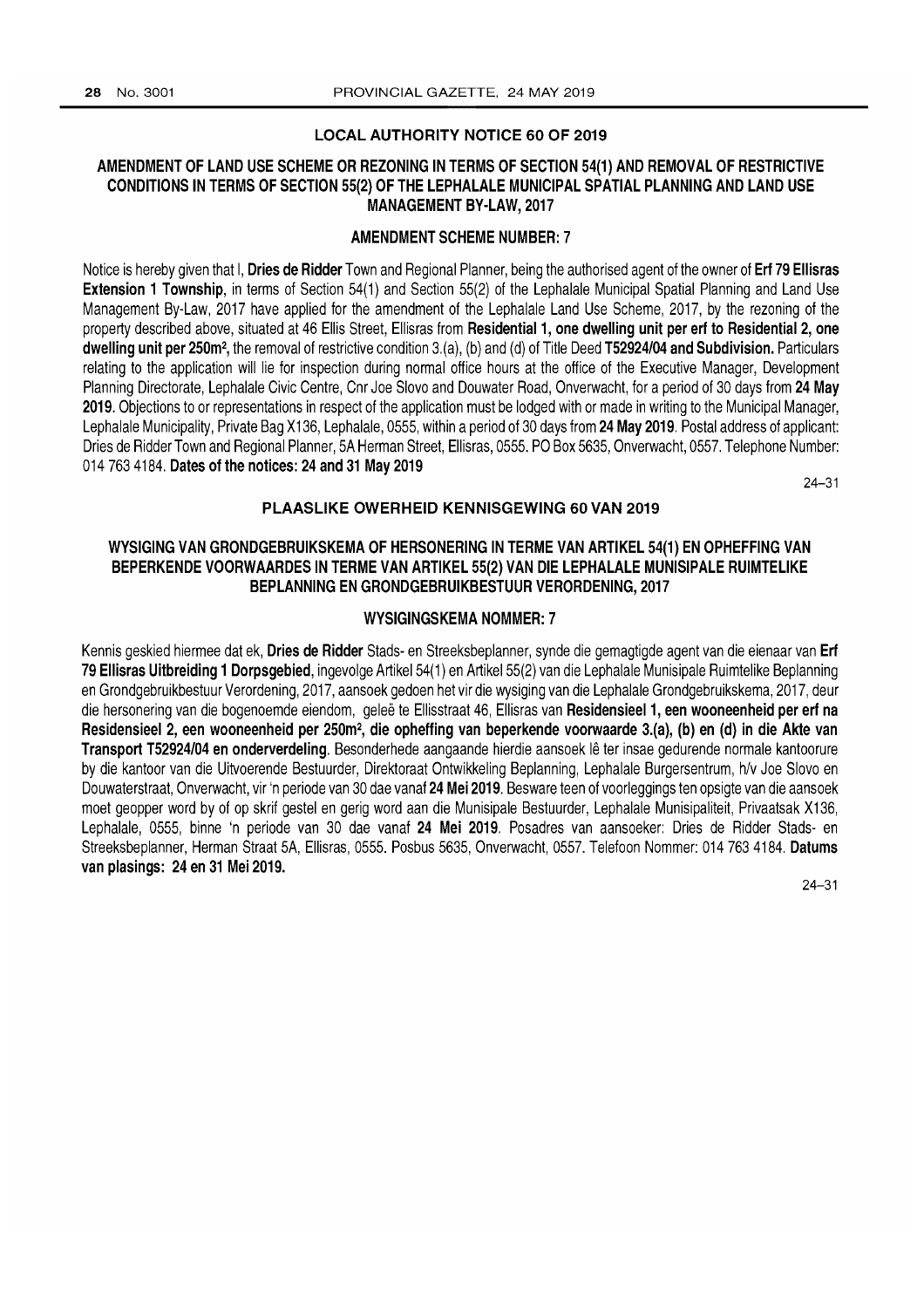## **LOCAL AUTHORITY NOTICE 61 OF 2019**

## **MAKHADO LOCAL MUNICIPALITY NOTICE**  AMENDMENT SCHEME NO 332

We, Aaron Development Specialist Pty Ltd, being the duly authorized agent by the owner of Portion 1 of Erf 990 Louis Trichardt Township hereby give notice in terms of the provision of Spatial Planning and Land Use Management Act, 2013 (Act No.16 of 2016) read together with Section 63 and Section 85 of Makhado Municipality Spatial Planning, Land Development and Land Use Management By-Law,2016 and Clause 22 of Makhado Land-Use Scheme 2009, that we have lodged the applications to Makhado Local Municipality of simultaneously rezone subject property from "Residential 1" to "Residential 2" and to relaxed density from 20 units to 45 units per hectare for the purpose of compact dwelling units. Particulars of the application will lie for inspection during normal office hours at the Town Planning Office: Makhado Local Municipality, at 83 Krogh Street, Louis Trichardt, Limpopo, 0920 for 28 days from the first date of this notice (24 May 2019) objections and or comments or representations in respect of the application must be lodged with or made in writing to the municipal manager of Makhado Local Municipality at this address or private bag X2596, Louis Trichardt, 0920 within 28 days from the date of publication. Address of the agent: Aaron Development Specialists (Pty) Ltd; P.O Box 500 Vuwani 0950; makaulule@gmail.com; Cell: 071 3682492.

24-31

## **NDIVHADZO YA MASIPALA WA MAKHADO AMENDMENT SCHEME NO: 332**

Aaron Development Specialist Pty Ltd, vhaimeleli vho tendelwaho vha Portion 1 of Erf 990 Louis Trichardt Township uya nga Spatial Planning and Land Use Management Act, 2013 (Act No.16 of 2013) ro anganyela na Section 63 and Section 85 of Makhado Municipality Spatial Planning, Land Development and Land Use Management By-Law,2016 na Clause 22 ya Makhado Land-Use Scheme 2009, uri ro ita khumbelo kha Maispala wapo wa Makhado malugana na u shandukisa kushumisele kwa ndaka/mavu ubva khakushumisele kwa "Residential 1" uya "Residential 2" na u engedza density ubva kha 20 units uya kha 45 units per hectare. Zwidodombedzwa zwa khumbelo iyi zwidovha zwihone malugana nau tolwa musi vha tshi toda u bvisa vhupfiwa havho nga tshifhinga tsha mushumo tsha Masipala wa Makhado, kha Town Planning Office: 83 Krogh Street, Louis Trichardt, Limpopo, 0920 husa athu fhela maduvha a 28 ubva nga duvha la u thoma la ndivhadzo iyi (24 Shudunthule 2019). Nnyi na nnyi ane a sa tendelane na khumbelo idzi kana ane a toda u pfukisa vhupfiwa, utea u tou swikisa nga uto nwalela kha muhulwane wa Masipala kha address itevhelaho Private Bag X 2596 Makhado, 0920, husa athu fhira maduvha a 28 ubva nga duvha la u thoma la ndivhadzo iyi. Address ya vhaimeleli: Aaron Development Specialists (Pty) Ltd; P.O Box 500 Vuwani 0950; makaulule@gmail.com Cell: 071 3682492.